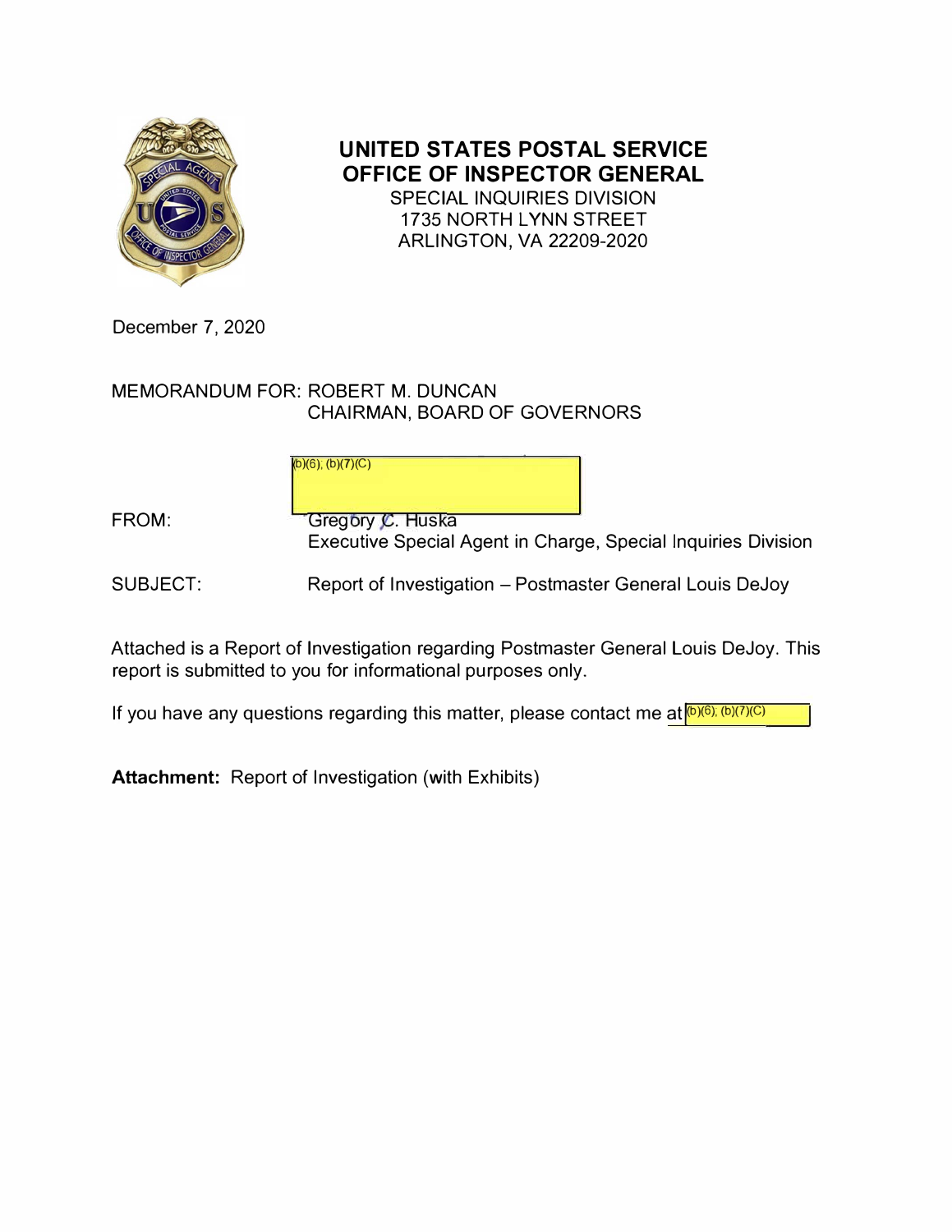

# **UNITED STATES POSTAL SERVICE OFFICE OF INSPECTOR GENERAL**

**CASE#: 20INV02842 CROSS REFERENCE #: 20ALL37616** 

**TITLE: DEJOY, LOUIS - POSTMASTER GENERAL- WASHINGTON, DC 20260 (CONGRESSIONAL REQUEST) CASE AGENT (if different from prepared by):** 

# **REPORT OF INVESTIGATION**

**PERIOD COVERED: FROM** AUGUST 17, 2020 **TO** NOVEMBER 19, 2020

**STATUS OF CASE: Referred to Board of Governors - Information Only** 

**JOINT AGENCIES:** N/A

**DISTRIBUTION:** 

Robert Duncan Chairman, U.S. Postal Service Board of Governors

| <b>PREPARED BY: SA (D)(6);</b> | DATE: 12/07/2020 |
|--------------------------------|------------------|
|--------------------------------|------------------|

### Page 1

**RESTRICTED INFORMATION**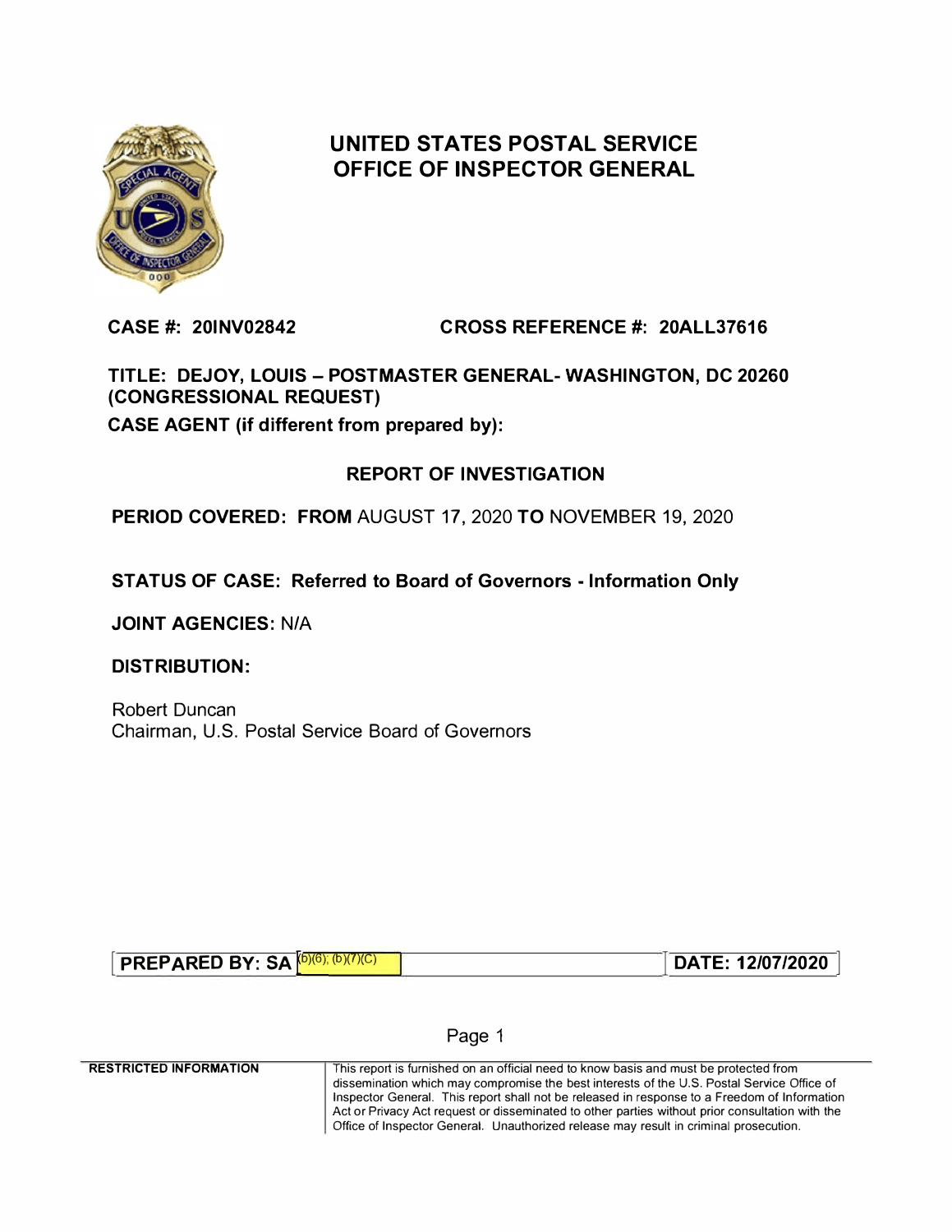## **TABLE OF CONTENTS**

- **I. PREDICATION**
- **II. SYNOPSIS**
- **Ill. BACKGROUND/SUBJECT IDENTIFICATION**
- **IV. DETAILS**
- **V. EXHIBITS**

## **Page 2**

**RESTRICTED INFORMATION**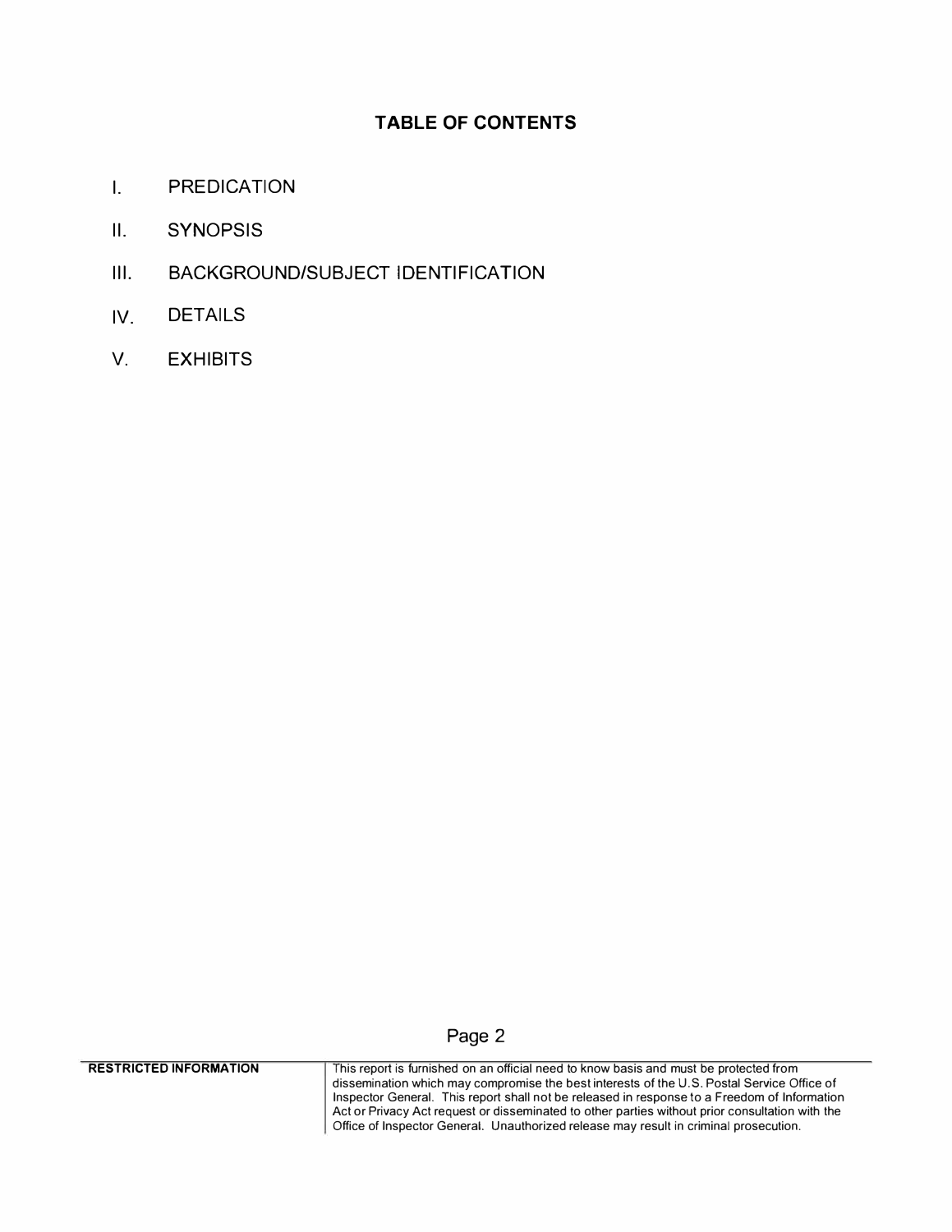## **I. PREDICATION**

The United States Postal Service, Office of Inspector General (OIG), received a Congressional request dated August 7, 2020, regarding Postmaster General Louis DeJoy (DeJoy). Members of Congress requested the OIG examine, in part, DeJoy's compliance with ethics requirements. Specifically, the letter asked, "[c]onsidering that 'DeJoy and his wife, ... who is [President Trump's] nominee to be the U.S. Ambassador to Canada, own \$30.1 million to \$75.3 million in assets in Postal Service competitors or contractors, like UPS and the trucking company J.B. Hunt,' has DeJoy met all ethics requirements regarding disclosure, divestment, and recusal from decisions in which he may have a conflict?" (Exhibit 1).

# **II. SYNOPSIS**

The investigation revealed DeJoy met all applicable ethics requirements related to disclosure, recusal, and divestment upon entering the position of Postmaster General. The Special Inquiries Division (SID) reviewed documentation obtained from the Postal Service, the Office of Government Ethics (OGE), and DeJoy's investment firms. SID additionally conducted interviews with Postal Service ethics officials, other Postal Service employees, and with staff from DeJoy's investment firms. SID also analyzed federal ethics regulations in consultation with the OIG's Office of General Counsel.

DeJoy became the Postmaster General on June 15, 2020. The investigation found that DeJoy filed his new-entrant OGE Form 278e, Executive Branch Personnel Public Financial Disclosure Report, the same day he assumed office, thereby meeting the requirement outlined within federal ethics regulations. The investigation found that DeJoy consulted with postal ethics staff and others to properly disclose his financial holdings as required per federal ethics regulations.

According to regulations, Postal Service ethics officials had from June 15, 2020, until August 14, 2020 (60 days), to review and transmit DeJoy's 278e report to OGE.

On June 24, 2020, nine days after assuming the Postmaster General position, DeJoy sold his existing Amazon stock, and also exercised a call option<sup>1</sup> to purchase and immediately sell his Amazon stock options. That same day, DeJoy sold his United

**<sup>1</sup>** See https://www.investor.gov/introduction-investing/general-resources/news-alerts/alertsbulletins/investor-bulletins-63. *Securities and Exchange Commission guidance explains, "A call option is*  **a** *contract that gives the buyer the right to buy shares of an underlying stock at the strike price [the price at which the buyer of the option contract may buy the underlying stock, if the option contract is* **a** *call] for* **a** *specified period of time."* 

| age |  |
|-----|--|
|-----|--|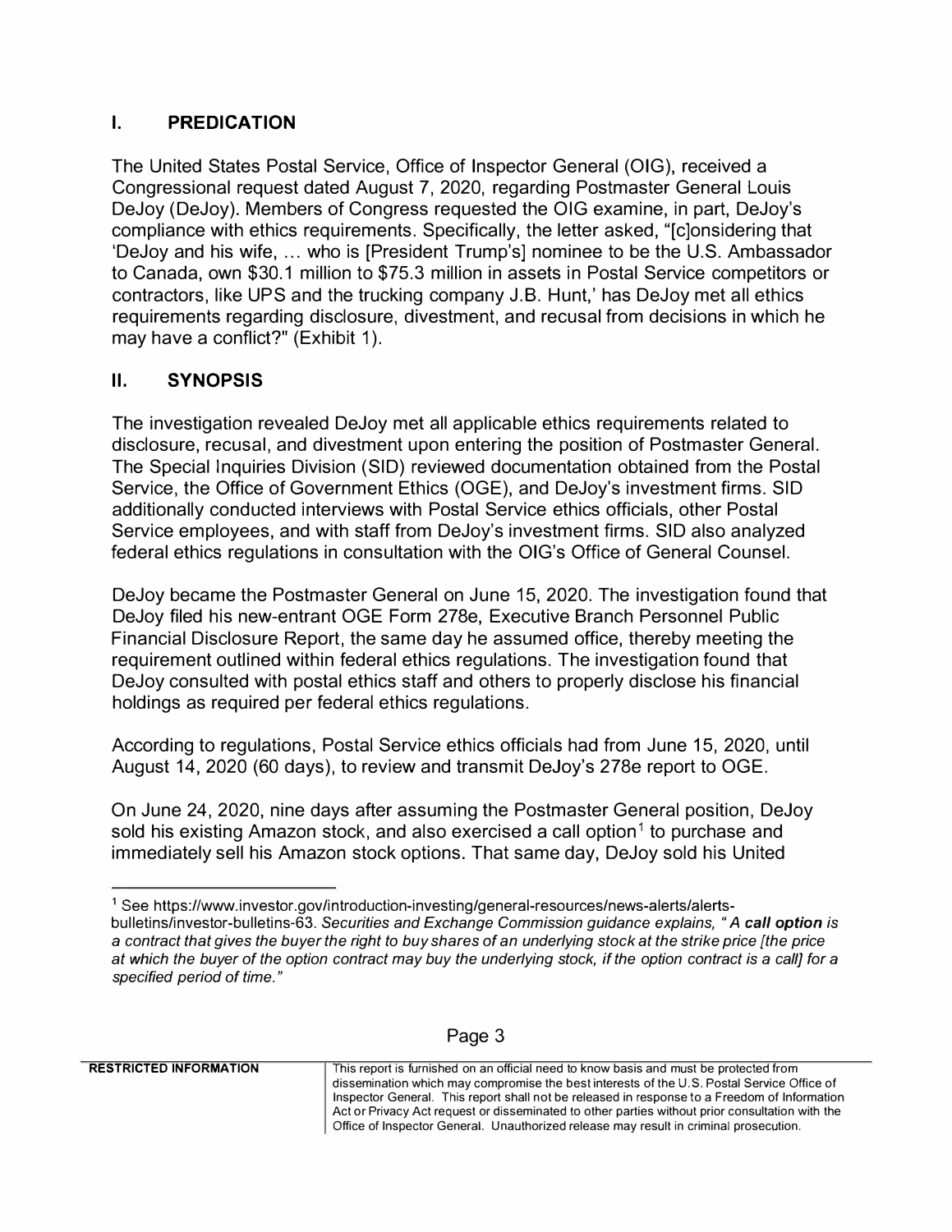Parcel Service (UPS) holdings, in two transactions. The OIG confirmed that as of June 27, 2020, DeJoy no longer held Amazon or UPS stock. On July 21, 2020, DeJoy filed an OGE 278-T, Executive Branch Personnel Public Financial Disclosure Report: Periodic Transaction Report reporting these transactions.

The Postal Service Ethics Office (Ethics) identified specific holdings in 16 companies within various investment accounts that could create potential conflicts of interest for DeJoy, including XPO Logistics Inc., Amazon, and UPS. DeJoy independently sold his Amazon and UPS holdings, leaving 14 company holdings (including XPO Logistics) with potential conflicts. Ethics identified potential remedies for these holdings including a qualified trust, recusal, or divestiture. Ultimately, Ethics recommended divestiture for the remaining company holdings.

On July 21, 2020, and August 3, 2020, DeJoy provided written memoranda to the Board of Governors (the Board) and Ethics recusing himself from participating in matters involving the remaining 14 company holdings<sup>2</sup> identified by Ethics. In the memoranda, DeJoy also instituted a screening process to avoid participating directly or indirectly in any matters involving those identified holdings. DeJoy took these preventative measures within the three-month period required by federal ethics regulations.

After DeJoy sold his Amazon and UPS holdings, and recused himself from remaining conflicts, the Postal Service's designated agency ethics official (DAEO) prepared a Request for Certificate of Divestiture. The Request applied to the 14 holdings, including XPO Logistics, previously identified by Ethics. A Certificate of Divestiture defers capital gains tax liability for divestments that an individual must make to comply with the ethics rules. Filers may waive this benefit. The DAEO's request included a signed memorandum from DeJoy, stating he would divest the identified holdings within 60 days of receiving the Certificate of Divestiture. Ethics submitted DeJoy's request to OGE on August 14, 2020, within the three-month window allowed by ethics regulations.

In addition to his recusal and divestiture application to OGE, DeJoy directed the investment firms managing his and his spouse's personal assets not to purchase specific stocks, or make investments in certain sectors, on their behalf which could create a future conflict of interest.

#### Page 4

**RESTRICTED INFORMATION** 

<sup>2</sup> Including XPO Logistics Inc., AT&T Inc., Capital One Financial Corp, CVS Health Corp, Discover Financial Services, Dominion Energy Inc., Honeywell International Inc., IBM, JPMorgan Chase, Lockheed Martin, Regions Financial, Travelers Companies, United Health Group, and Verizon Communications. Though not originally identified as problematic, JPMorgan Chase was subsequently included in the recusal and divestment lists by the Ethics staff.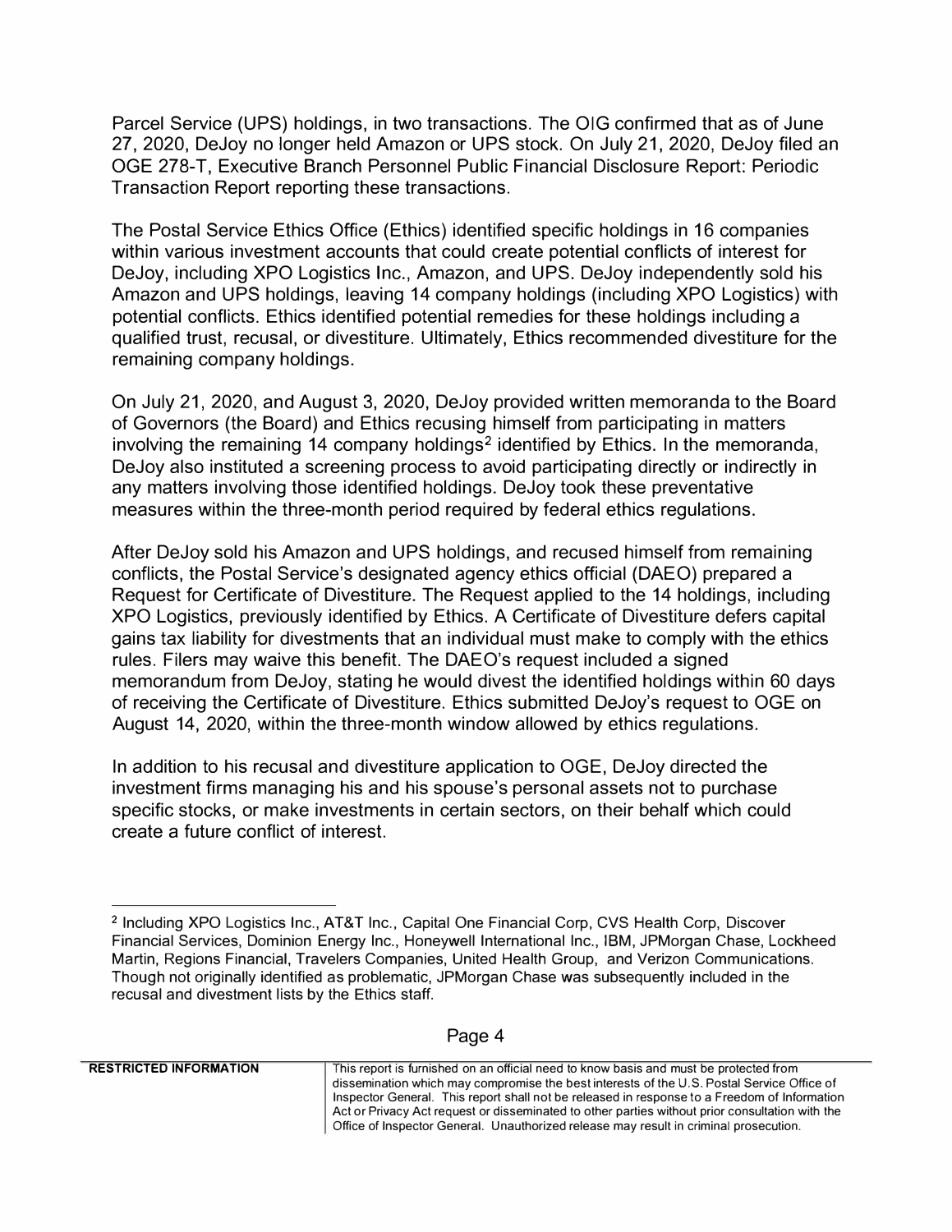The investigation found that Ethics sought guidance from the OGE during the conflict resolution process and addressed concerns raised by the OGE involving DeJoy's reported holdings. The OGE issued Certificates of Divestiture for DeJoy on October 9, 2020, for his XPO Logistics holdings, and October 14, 2020, for his other identified investments.

The investigation subsequently identified that the Louis DeJoy and Aldana Wos Family Foundation (Family Foundation) held accounts with investment firms that were not included on his OGE 278e. The Family Foundation accounts did not need to be reported initially per guidance DeJoy received from Ethics, which was based on their understanding of the assets held at that time. The investigation identified one "nondiscretionary"<sup>3</sup> account, made up primarily of XPO Logistics holdings, that presented a potential conflict for DeJoy and required further analysis by Ethics. SID informed Ethics of the potential conflict and they reviewed the assets from the Family Foundation's brokerage accounts. Ethics determined the Family Foundation holdings presented no new conflicts. However, Ethics acknowledged the non-discretionary account status for the one account was a potential conflict for DeJoy and recommended the status should be changed to discretionary. To resolve the potential conflict, Ethics has advised DeJoy that the Family Foundation must hire a financial manager to manage all of its financial investments and change its brokerage accounts to be discretionary. Because the Family Foundation's financial manager would control the investment decisions for the organization, DeJoy would have no investment control in the Family Foundation accounts. Postal ethics officials, in consultation with OGE, determined that once these changes are made, DeJoy would not need to amend his OGE 278e report to include the Family Foundation's financial interests because neither DeJoy nor his spouse were beneficiaries of the organization.

In summary, the investigation determined that DeJoy followed guidance from Ethics to comply with the financial disclosure rules. The OIG found DeJoy provided notifications of recusal, set up screening arrangements, and requested divestiture of those assets and holdings most likely to cause a conflict for him while serving as the Postmaster General.

The scope of this investigation was based on the available information disclosed to the OIG by DeJoy, postal ethics officials, postal employees, and staff from DeJoy's

# Page 5

**<sup>3</sup>** https://efinancemanagement.com/investment-decisions/discretionary-and-non-discretionarypm#:-:text=Under%20Non%2Ddiscretionary%20portfolio%20management,call%20is%20of%20the%20cli ent. (Discretionary and Non-discretionary portfolio management are two portfolio management styles. Discretionary portfolio management does not involve the client actively and the investment manager takes all the decision on his behalf. Whereas a non-discretionary investment account involves the client at every step of portfolio management.)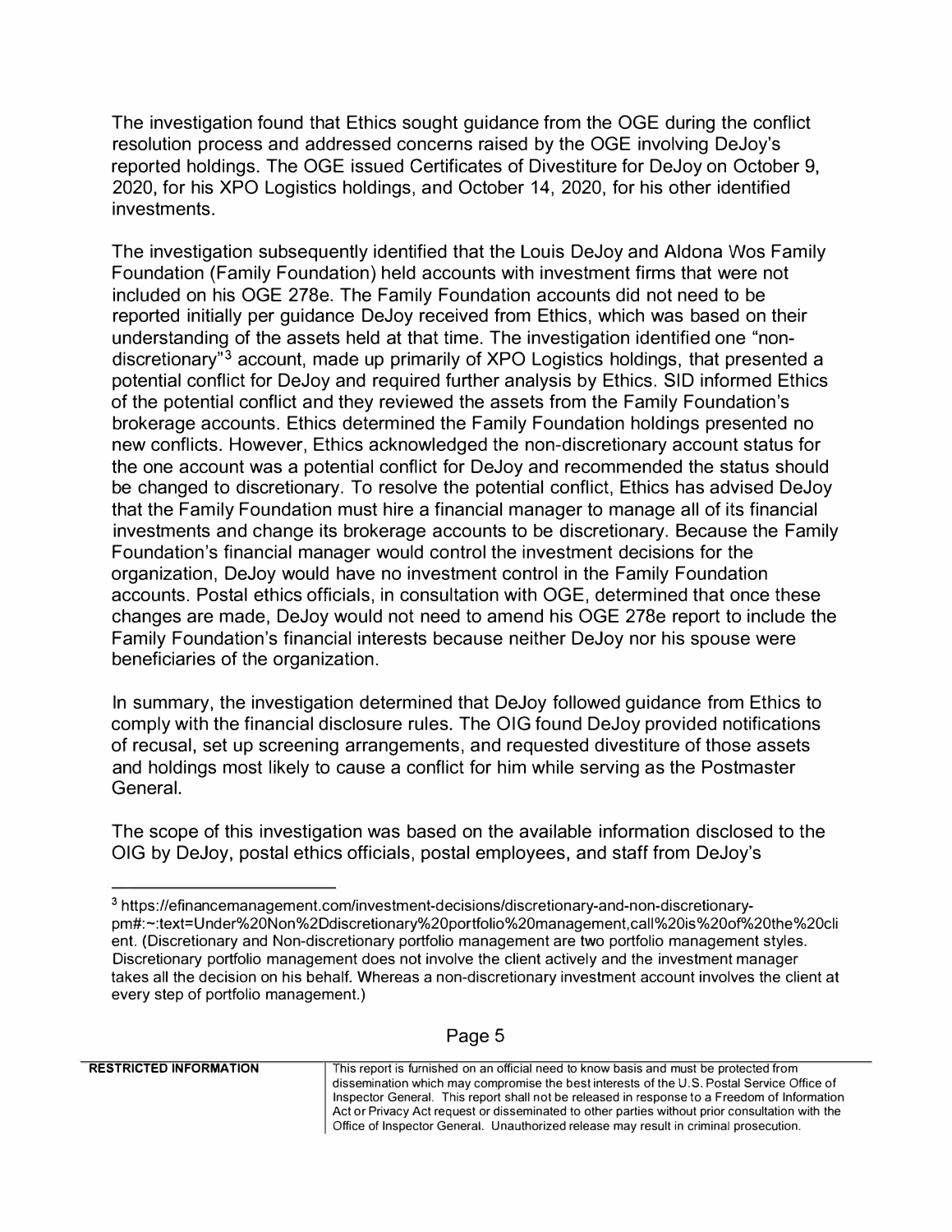investment firms. Ethics advised that conflict analysis was an ongoing process. The Postal Service's DAEO advised the OIG that she will address any future conflicts that arise, identify any necessary remedial actions, and ensure the Postmaster General complies with requests to remedy those conflicts.

This report is being referred to the Board as information only.

## **Ill. BACKGROUND/SUBJECT IDENTIFICATION**

## *Postmaster General Louis DeJoy*

On May 6, 2020, the Board announced the unanimous selection of DeJoy to serve as the 75th Postmaster General and Chief Executive Officer (CEO) of the Postal Service.<sup>4</sup> On June 15, 2020, DeJoy was appointed as the Postmaster General (Exhibit 2).

DeJoy was previously the Chairman and CEO of New Breed Logistics, Inc., which was a Postal Service contractor for more than 25 years and supplied the Postal Service with logistics support for multiple processing facilities. In 2014, New Breed merged with XPO Logistics, and DeJoy served as CEO of XPO Logistics' supply chain business in the Americas. DeJoy retired as the CEO from the company in December 2015 and joined the XPO Logistics board of directors, where he served until 2018. <sup>5</sup>

On February 11, 2020, President Donald J. Trump nominated DeJoy's spouse, Dr. Aldona Wos, to be the U.S. Ambassador to Canada.<sup>6</sup> Dr. Wos' nomination remains pending. <sup>7</sup>

## **Postal Service Ethics Office**

The DAEO, while organizationally located under the General Counsel, reports directly to the Postmaster General on ethics matters and is assisted by the Alternate DAEO (ADAEO) who is a Senior Ethics Counsel.<sup>8</sup> The postal ethics office is headed by the Associate General Counsel/Chief Ethics and Compliance Officer Natalie Bonanno, who serves as the DAEO. The ADAEO is Senior Ethics Counsel Jessica Brewster-Johnson.

<sup>&</sup>lt;sup>8</sup> See www.oge.gov Ethics Program Review-United States Postal Service, Report No.15-57, September 2015 (page 3)

| This report is furnished on an official need to know basis and must be protected from           |
|-------------------------------------------------------------------------------------------------|
| dissemination which may compromise the best interests of the U.S. Postal Service Office of      |
| Inspector General. This report shall not be released in response to a Freedom of Information    |
| Act or Privacy Act request or disseminated to other parties without prior consultation with the |
| Office of Inspector General. Unauthorized release may result in criminal prosecution.           |
|                                                                                                 |

**<sup>4</sup>** See https://about.usps.com/newsroom/national-releases/2020/0506-bog-announces-selection-of-louisdejoy-to-serve-as-nations-7 5th-postmaster-genera I. htm

<sup>&</sup>lt;sup>5</sup> See https://about.usps.com/who/leadership/officers/pmg-ceo.htm

<sup>&</sup>lt;sup>6</sup> See https://www.whitehouse.gov/presidential-actions/president-donald-j-trump-announces-intentnominate-appoint-individuals-key-administration-posts-29/

**<sup>7</sup>**See https://www.congress.gov/nomination/116th-congress/1593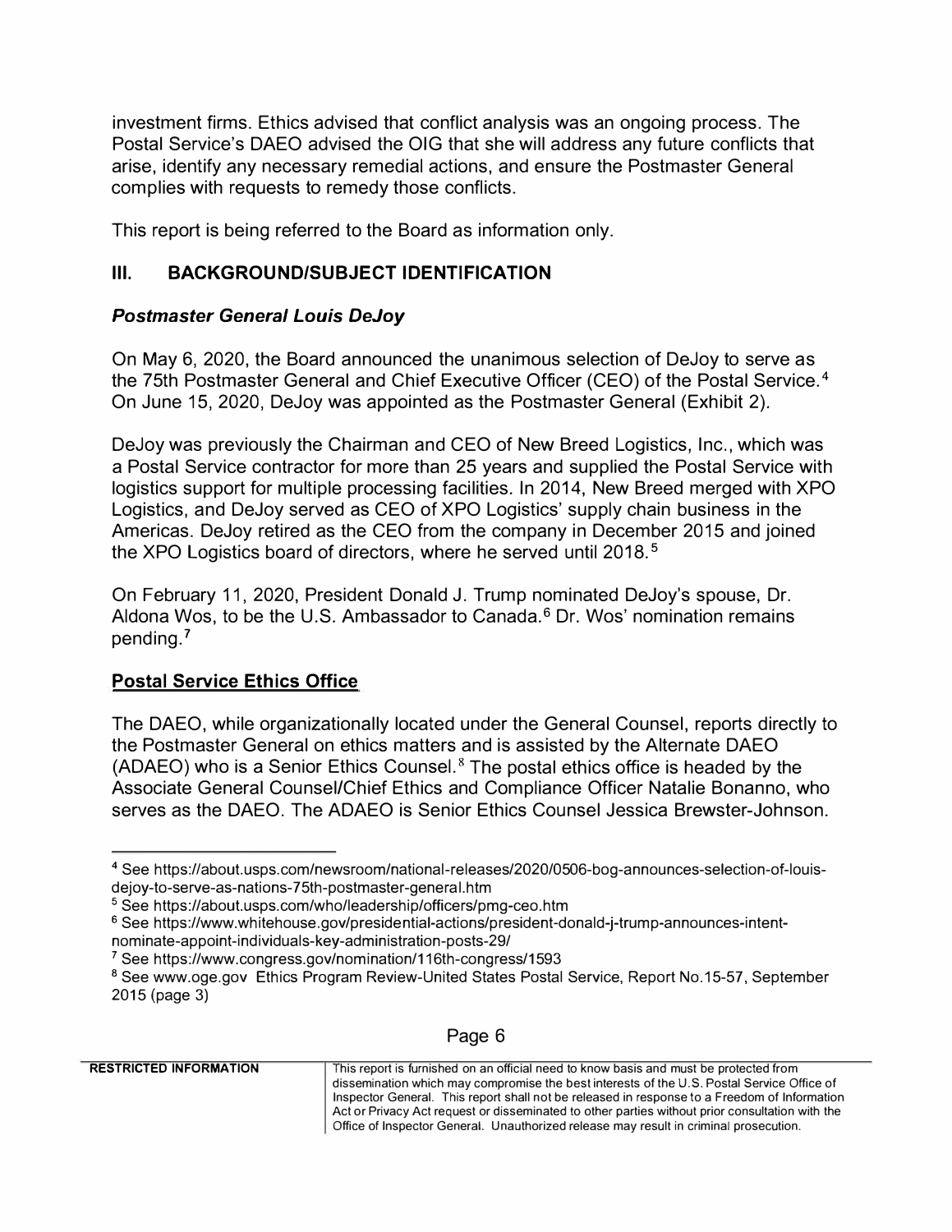# **5 C.F.R. § 2634 - Executive Branch Financial Disclosure, Qualified Trusts, and Certificates of Divestiture Regulations**

The Code of Federal Regulations (CFR) requires that certain government officials publicly disclose personal financial interests to, among other reasons, prevent conflicts of interest and ensure confidence in the integrity of the federal government.<sup>9</sup> The OGE is the responsible government entity for both the public and confidential financial disclosure systems for the executive branch.<sup>10</sup> Senior government officials in the executive, legislative, and judicial branches are designated in the CFR as "public filers" for financial disclosure purposes. The CFR identifies the Postmaster General as a public filer. <sup>11</sup>

A new entrant must complete a public financial disclosure report within 30 days of assuming a position or office as a public filer.<sup>12</sup>After the filer submits the public financial disclosure report there is a review and certification process. The review phase ensures that the form is filled out correctly from a technical standpoint and identifies any potential conflicts of interest. The regulatory framework presumes public financial disclosures are complete and accurate representations by the filer. The Postal Service's DAEO normally serves as the reviewing official for a public filer's report and must review and certify the report within 60 days after filing. If the DAEO identifies conflicts of interest, the DAEO may prescribe an appropriate remedy (such as recusal, divestiture, or other means) which must be completed no later than three months after the date the filer received notice that a remedy is required. The OGE regulations require that once approved by the DAEO, the Postmaster General's report must promptly be sent to the Director of OGE, who has a 60-day period to complete the public financial disclosure certification process and determine whether the public filer is free from actual or perceived violations of the ethics rules.<sup>13</sup> Additionally, and as needed, a public filer must also file a transaction report within 30 days of receiving notification of certain transactions, but no later than 45 days after the transaction.<sup>14</sup>

### Certificate of Divestiture

The regulations state whenever an agency directs divestiture of a financial interest, the employee shall be given a reasonable period of time within which to comply with the

#### This report is furnished on an official need to know basis and must be protected from dissemination which may compromise the best interests of the U.S. Postal Service Office of Inspector General. This report shall not be released in response to a Freedom of Information Act or Privacy Act request or disseminated to other parties without prior consultation with the Office of Inspector General. Unauthorized release may result in criminal prosecution.

## Page 7

**RESTRICTED INFORMATION** 

<sup>&</sup>lt;sup>9</sup> See 5 CFR § 2634.104

**<sup>10</sup>**See https://www2.oge.gov/web/oge.nsf/Financial%20Disclosure?openview

**<sup>11</sup>**See 5 CFR § 2634.202(f)

**<sup>12</sup>**See 5 CFR § 2634.201(b)(1)

<sup>13</sup> See 5 CFR § 2634.605

<sup>14</sup> See 5 CFR § 2634.310(d)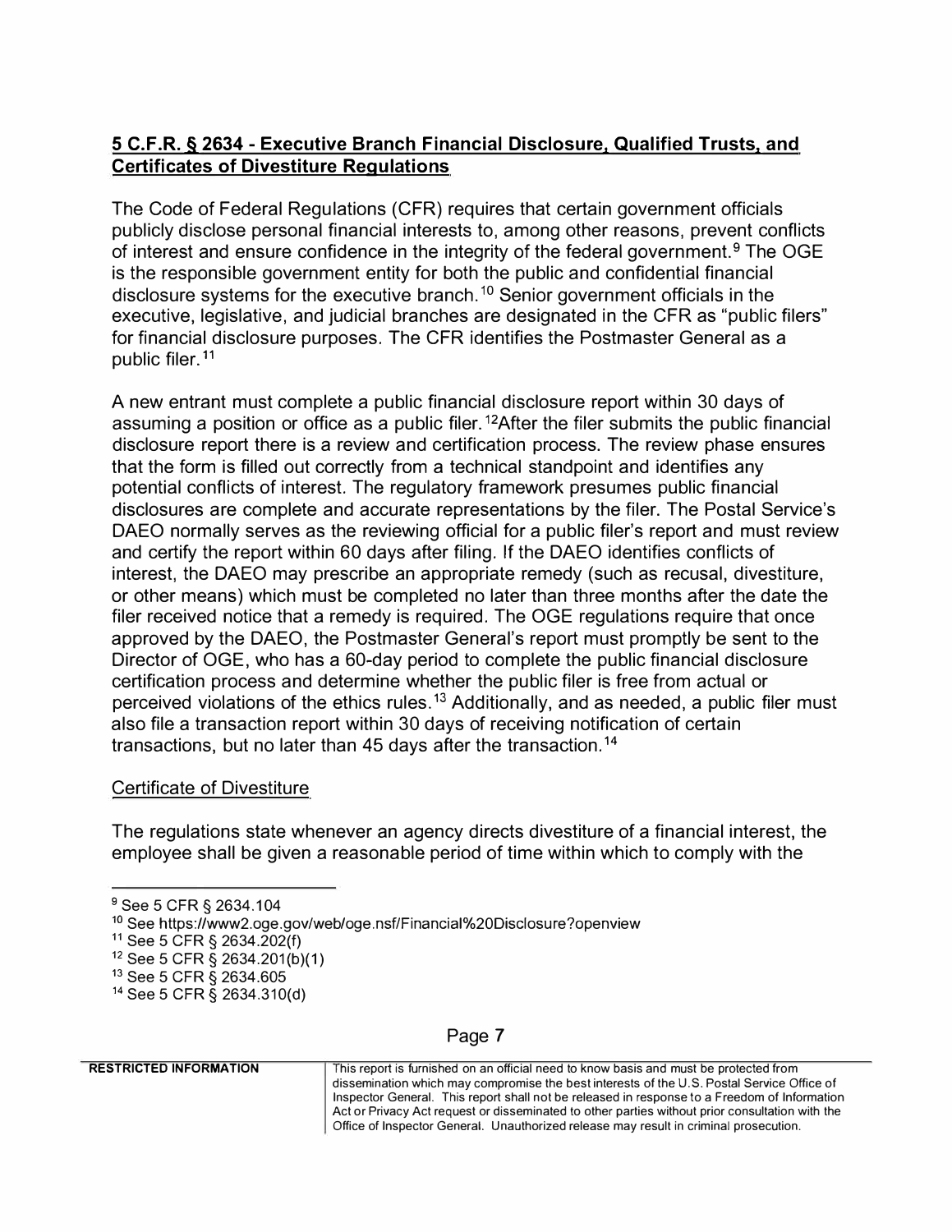agency's direction. Except for unusual circumstances, a reasonable period shall not exceed 90 days from the date the filer received notice of the necessity of divestiture.<sup>15</sup> The rules allow an eligible person to defer paying capital gains tax on property sold to comply with conflict of interest requirements. To defer the tax payment, an eligible person must obtain a Certificate of Divestiture from the Director of the OGE before selling the property.<sup>16</sup> The DAEO must forward the employee's written Request for the Certificate of Divestiture to OGE along with, among other things, an explanation of the need for a Certificate of Divestiture. OGE will then review the request and materials submitted by the employee and the DAEO. If OGE determines that all requirements have been met, the Director will issue a Certificate of Divestiture. The certificate will be sent to the DAEO who will then forward it to the employee.<sup>17</sup> In order to qualify for deferral of capital gains, an eligible person must reinvest the proceeds from the sale of the property divested pursuant to a Certificate of Divestiture into permitted property during the 60-day period beginning on the date of the sale. The proceeds may be reinvested into one or more types of permitted property.<sup>18</sup>

#### **5 C.F.R. § 2635 et seq. under 5 CFR § 7001-Standards of Ethical Conduct for Employees of the Executive Branch and Supplemental Standards of Ethical Conduct for Employees of the United States Postal Service**

In accordance with 5 CFR 2635.105, the regulations in this part supplement the Standards of Ethical Conduct for Employees of the Executive Branch contained in 5 CFR part 2635, as applied to employees of the United States Postal Service (Postal Service). Postal Service employees are subject, in addition to the standards in 5 CFR part 2635 and this part, to the executive branch financial disclosure regulations contained in 5 CFR part 2634, and to any rules of conduct issued separately by the Postal Service, including but not limited to regulations contained in 39 CFR part 447, the Postal Service's Employee and Labor Relations Manual, and the Postal Service's Procurement Manual.

### **5 C.F.R. § 2635.101 - Basic obligation of public service.**

...

(b) General principles. The following general principles apply to every employee and may form the basis for the standards contained in this part. Where a situation is not covered by the standards set forth in this part, employees shall apply the principles set forth in this section in determining whether their conduct is proper.

Page 8

**RESTRICTED INFORMATION** 

**<sup>15</sup>**See 5 CFR § 2634.605(b)(6); 5 CFR § 2635.403(d)

**<sup>16</sup>**See 5 CFR § 2634.1001(a)

<sup>17</sup>See 5 CFR § 2634.1005

<sup>&</sup>lt;sup>18</sup> See 5 CFR § 2634.1006(a)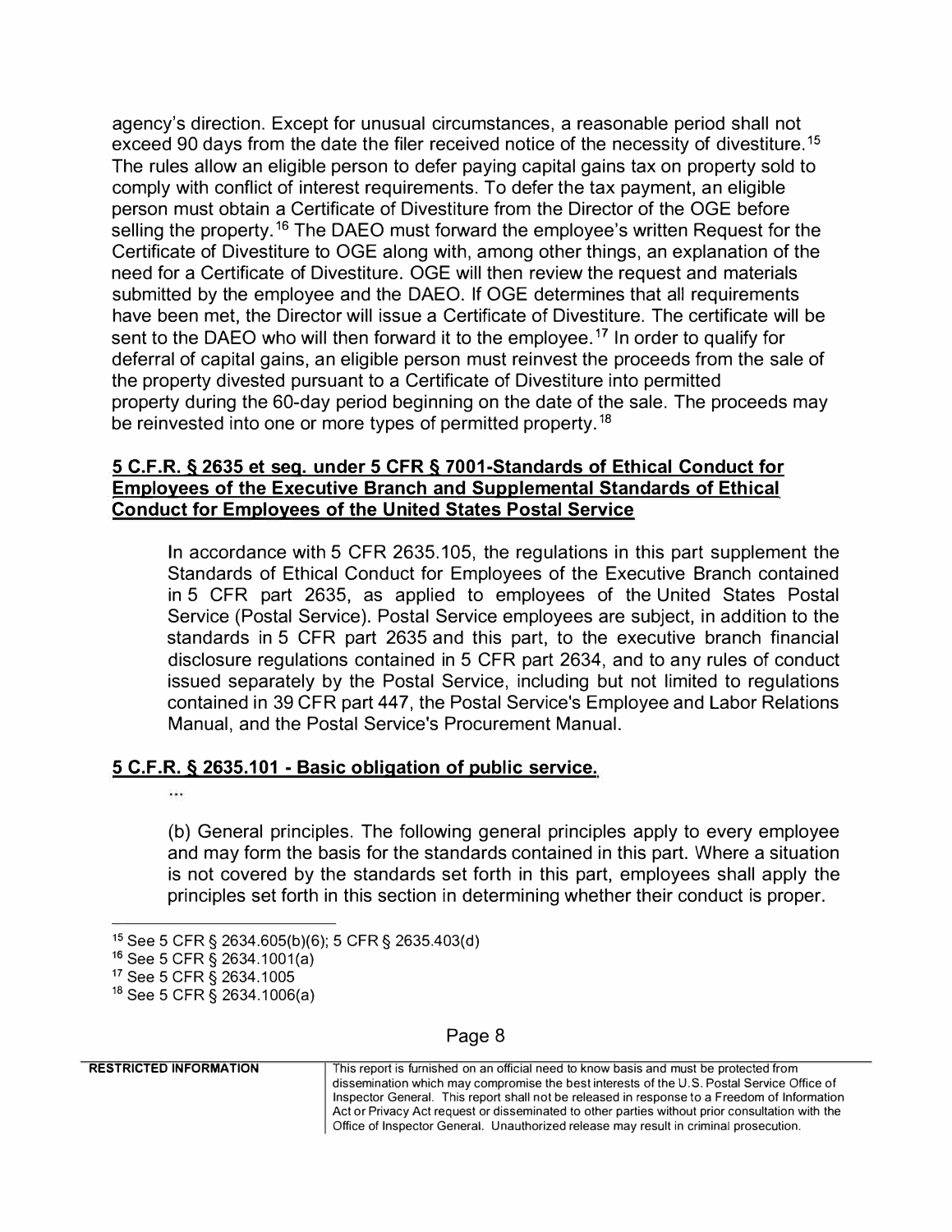(1) Public service is a public trust, requiring employees to place loyalty to the Constitution, the laws and ethical principles above private gain.

(2) Employees shall not hold financial interests that conflict with the conscientious performance of duty.

a a s

(7) Employees shall not use public office for private gain.

(8) Employees shall act impartially and not give preferential treatment to any private organization or individual.

.<br>Historia

(14) Employees shall endeavor to avoid any actions creating the appearance that they are violating the law or the ethical standards set forth in this part. Whether particular circumstances create an appearance that the law or these standards have been violated shall be determined from the perspective of a reasonable person with knowledge of the relevant facts.

## **Conflict of Interest - Criminal Statute**

## **18 U.S.C. § 208: Acts affecting a personal financial interest**

The criminal conflict of interest law at 18 U.S.C. § 208 prohibits an executive branch employee from participating personally and substantially in a particular Government matter that will affect his own financial interests, as well as the financial interests of certain individuals with whom he has ties outside the Government.

### **5 C.F.R. § 2640 - Interpretation, exemptions and waiver guidance concerning 18 U.S.C. § 208 (Acts affecting a personal financial interest)**

### **5 C.F.R. § 2640.202 - Exemptions for interests in securities**

(a) *De minimis exemption for matters involving parties.* An employee may participate in any particular matter involving specific parties in which the disqualifying financial interest arises from the ownership by the employee, his spouse or minor children of securities issued by one or more entities affected by the matter, if: (1 )The securities are publicly traded, or are long-term Federal Government, or are municipal securities; and (2) The aggregate market value of

| <b>RESTRICTED INFORMATION</b> | This report is furnished on an official need to know basis and must be protected from           |
|-------------------------------|-------------------------------------------------------------------------------------------------|
|                               | dissemination which may compromise the best interests of the U.S. Postal Service Office of      |
|                               | Inspector General. This report shall not be released in response to a Freedom of Information    |
|                               | Act or Privacy Act request or disseminated to other parties without prior consultation with the |
|                               | Office of Inspector General. Unauthorized release may result in criminal prosecution.           |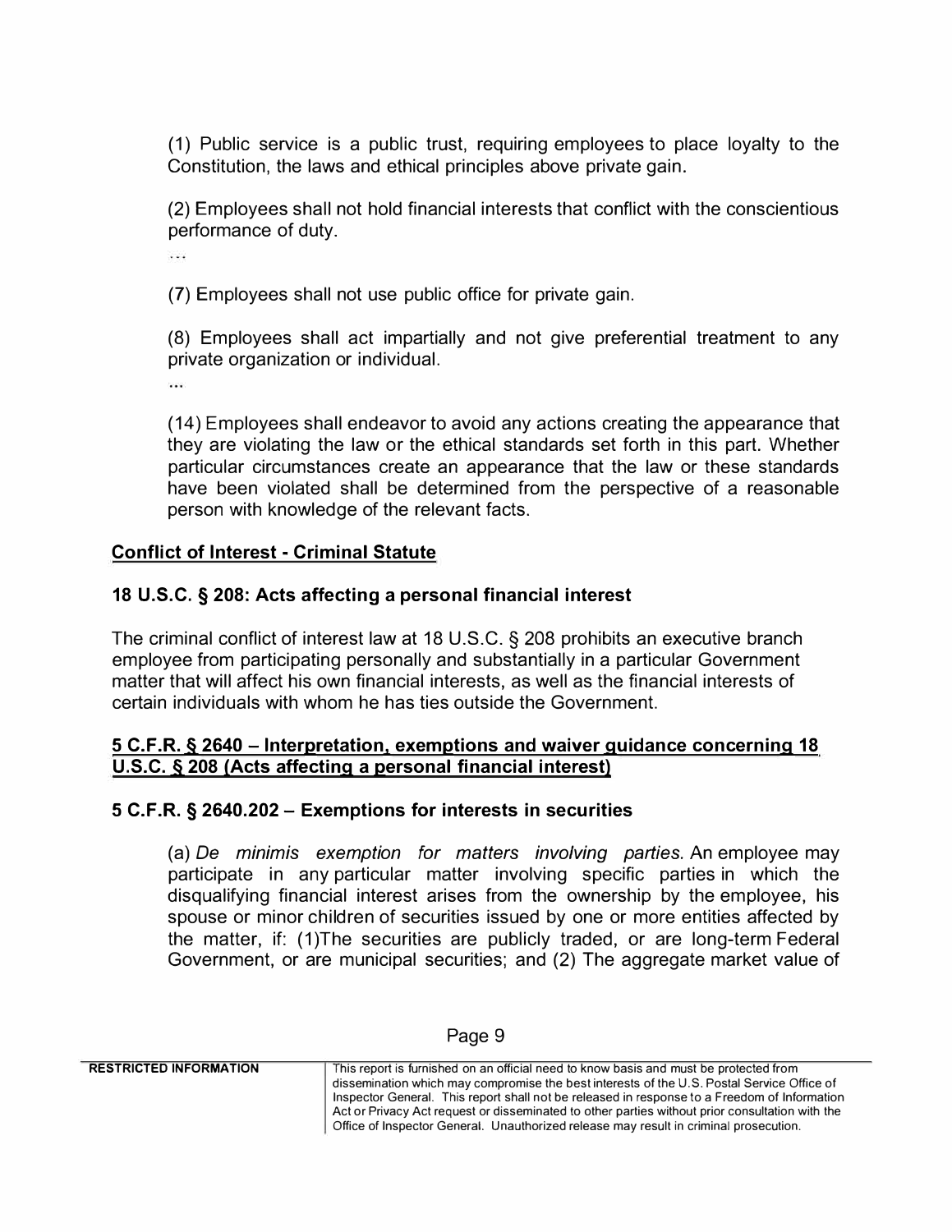the holdings of the employee, his spouse, and his minor children in the securities of all entities does not exceed \$15,000.

(b) *Oe minimis exemption for matters affecting nonparties.* An employee may participate in any particular matter involving specific parties in which the disqualifying financial interest arises from the ownership by the employee, his spouse, or minor children of securities issued by one or more entities that are not parties to the matter but that are affected by the matter, if: (1) The securities are publicly traded, or are long-term Federal Government or municipal securities; and (2) The aggregate market value of the holdings of the employee, his spouse and minor children in the securities of all affected entities (including securities exempted under paragraph (a) of this section) does not exceed \$25,000.

( c) *De minim is exemption for matters of general applicability.* ( 1) An employee may participate in any particular matter of general applicability, such as rulemaking, in which the disqualifying financial interest arises from the ownership by the employee, his spouse or minor children of securities issued by one or more entities affected by the matter, if: (i) The securities are publicly traded, or are municipal securities, the market value of which does not exceed: (A) \$25,000 in any one such entity; and (B) \$50,000 in all affected entities; or (ii) The securities are long-term Federal Government securities, the market value of which does not exceed \$50,000....

محد

(e) *Exemption for interests of tax-exempt organizations.* An employee may participate in any particular matter in which the disqualifying financial interest arises from the ownership of publicly traded or municipal securities, or longterm Federal Government securities by an organization which is tax-exempt pursuant to 26 U.S.C. 501(c) (3) or (4), and of which the employee is an unpaid officer, director, or trustee, or an employee, if: (1) The matter affects only the organization's investments, not the organization directly; (2}The employee plays no role in making investment decisions for the organization, except for participating in the decision to invest in several different categories of investments such as stocks, bonds, or mutual funds; and (3) The organization's only relationship to the issuer, other than that which arises from routine commercial transactions, is that of investor.

(f) *Exemption for certain interests of general partners.* An employee may participate in any particular matter in which the disqualifying financial interest arises from: (1) The ownership of publicly traded securities, long-term Federal Government securities, or municipal securities by the employee's general

| <b>RESTRICTED INFORMATION</b> | This report is furnished on an official need to know basis and must be protected from           |
|-------------------------------|-------------------------------------------------------------------------------------------------|
|                               | dissemination which may compromise the best interests of the U.S. Postal Service Office of      |
|                               | Inspector General. This report shall not be released in response to a Freedom of Information    |
|                               | Act or Privacy Act request or disseminated to other parties without prior consultation with the |
|                               | Office of Inspector General. Unauthorized release may result in criminal prosecution.           |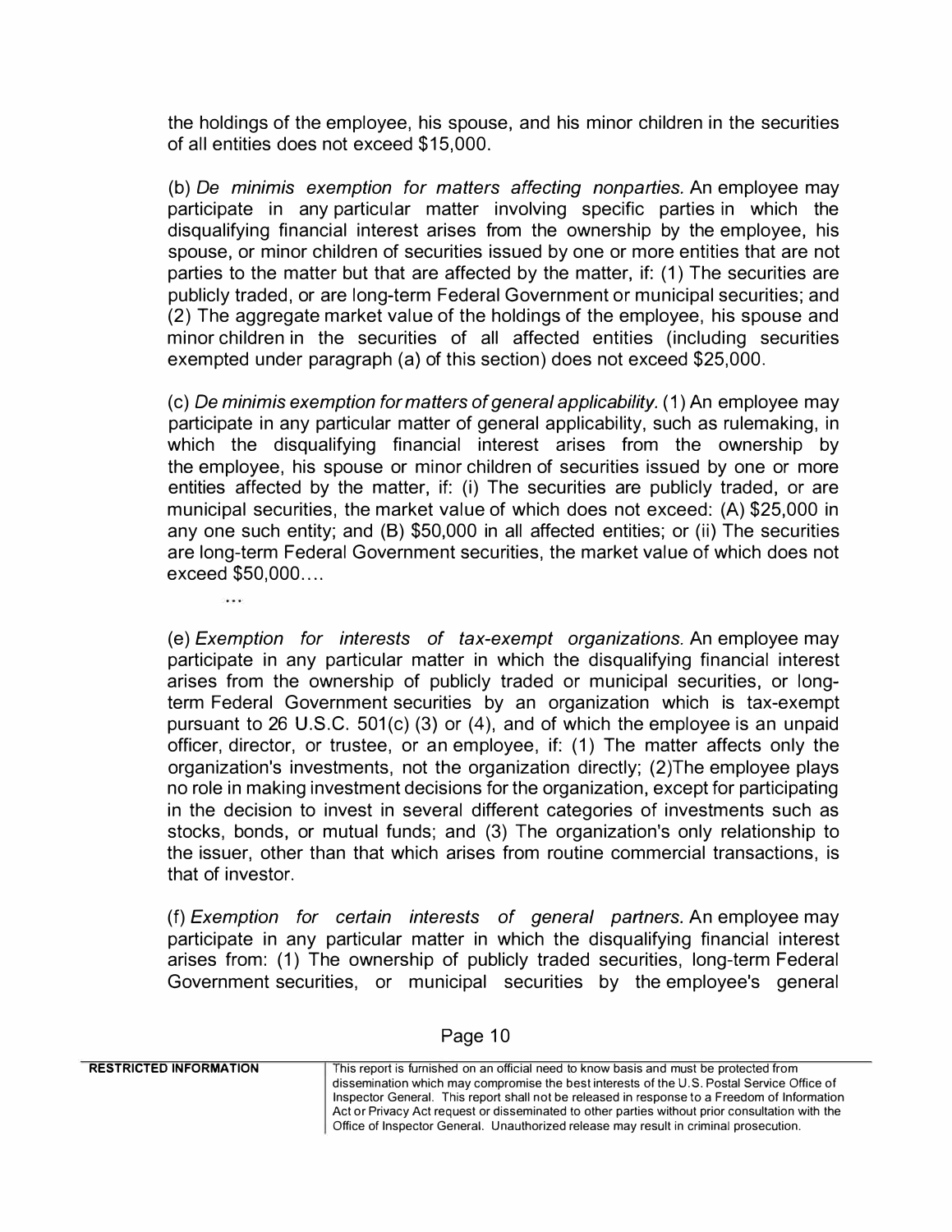partner, provided: (i) Ownership of the securities is not related to the partnership between the employee and his general partner, and (ii) The value of the securities does not exceed \$200,000; or (2) Any interest of the employee's general partner if the employee's relationship to the general partner is as a limited partner in a partnership that has at least 100 limited partners.

## **IV. DETAILS**

## **Request:**

Congressional leaders requested the OIG examine whether DeJoy met all ethics requirements regarding disclosure, divestment, and recusal from decisions in which he may have a conflict as the Postmaster General.

### **Findings:**

### Financial Disclosure Reporting and Discussions

On April 24, 2020, Secretary to the Board Michael Elston emailed Bonanno a list of preliminary ethics questions that DeJoy had as a potential candidate for the Postmaster General position (Exhibit 3).

On April 30, 2020, Bonanno responded to DeJoy in a letter titled "Responses to Preliminary Ethics Questions." Bonanno wrote that the Postal Service had contracts with XPO Logistics and DeJoy did not have to divest his XPO Logistics stock. However, DeJoy would have to recuse himself from participation as a Postal Service employee regarding any matter that involved XPO Logistics. Regarding the Family Foundation, Bonanno advised that since it was a tax-exempt organization, DeJoy did not need to consider the Family Foundation's investment portfolio for financial conflict of interest purposes so long as DeJoy played no role in making investment decisions in the Family Foundation. Further, DeJoy would not need to disclose those investments on his OGE 278e because $(6)(6)$ ;  $(b)(7)(C)$ lof the Family Foundation. Regarding his rental properties, Bonanno said given that none of DeJoy's commercial and industrial properties were leased to the Postal Service, there were no concerns from an ethics perspective. If the Postal Service ever considered leasing a property that DeJoy owned, he would be required to recuse himself from participation as a Postal Service employee. 18 U.S.C. § 208(a). Bonanno advised DeJoy that he would have to disclose his ownership interest in residential, commercial, and industrial real estate (or the companies owning such real estate) on the annual OGE 278e report. 5 C.F.R. § 2634.301 (Exhibit 4-Attachment 1 ).

#### Page 11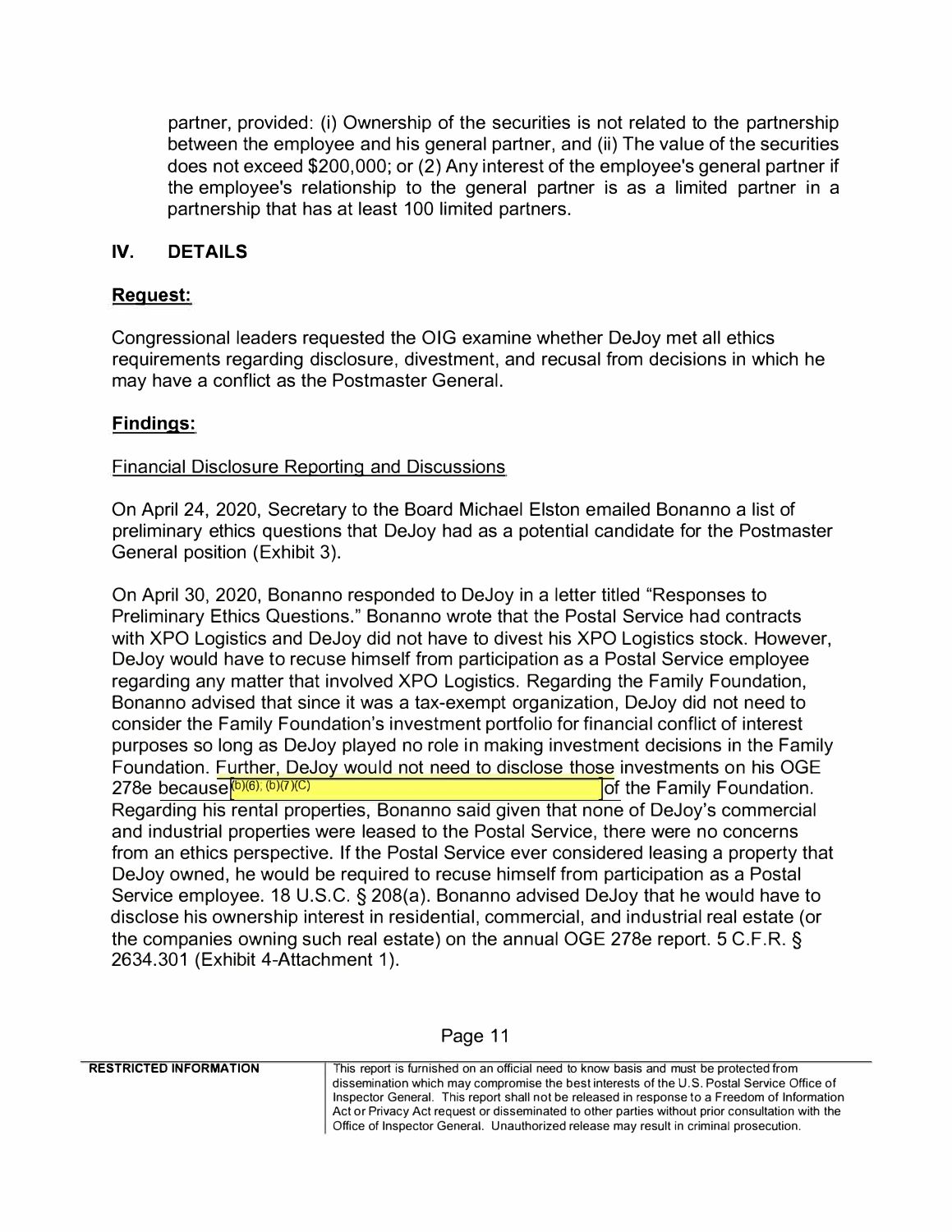On June 5, 2020, Bonanno provided DeJoy with an ethics briefing. [Agent Note: On May 6, 2020, the Board announced the unanimous selection of DeJoy to serve as the 75th Postmaster General and CEO of the Postal Service.] (Exhibit 4-Attachment 2).

On June 15, 2020, DeJoy was appointed as the Postmaster General. The same day, DeJoy electronically signed an OGE 278e report. DeJoy listed various assets and holdings, including those for XPO Logistics, Amazon, UPS, on his report. On June 25, 2020, Brewster-Johnson reviewed the OGE 278e and on August 6, 2020, Bonanno certified it (Exhibit 4-Attachments 3 & 4 ).

On June 26, 2020, Brewster-Johnson emailed General Counsel and Executive Vice President Thomas Marshall and Elston (now serving as the Postmaster General's Acting Special Assistant), and copied Bonanno, regarding "Potential Conflicts of Interest." Brewster-Johnson advised on three potential remedies for a potential conflict of interest, including divestiture, a qualified trust, and recusal. Brewster-Johnson attached a list of DeJoy's assets and noted the entities that most likely would cause a conflict for him. XPO Logistics, Amazon, and UPS, along with other assets were noted on the listing. Brewster-Johnson recommended that DeJoy divest himself of the denoted assets, and purchase U.S. government obligations, diversified mutual funds, or diversified exchange-traded funds with the proceeds so he could qualify for a Certificate of Divestiture. However, if DeJoy preferred to not divest of XPO Logistics or any other denoted assets, then Brewster-Johnson said they recommended he sign a formal recusal memorandum and reassign all matters involving XPO Logistics to another senior manager (Exhibit 4-Attachment 5).

On July 21, 2020, DeJoy electronically signed an OGE Form 278-T report. On July 21, 2020, Brewster-Johnson reviewed the form and on August 6, 2020, Bonanno certified the form. The report revealed that on June 24, 2020, nine days after assuming the Postmaster General position, DeJoy had sold his existing Amazon stock, and also exercised a call option<sup>19</sup> to purchase and immediately sell his Amazon stock options. The document also showed that on June 24, 2020, DeJoy sold his UPS holdings in two transactions (Exhibit 4-Attachment 6). [Agent Note: The OIG confirmed that as of June 27, 2020, DeJoy no longer held Amazon or UPS stock.]

### Recusal Memoranda and Screening Arrangements

### Page 12

**<sup>19</sup>** See https://www.investor.gov/introduction-investing/general-resources/news-alerts/alertsbulletins/investor-bulletins-63. *Securities and Exchange Commission guidance explains, "A call option is*  **a** *contract that gives the buyer the right to buy shares of an underlying stock at the strike price [the price at which the buyer of the option contract may buy the underlying stock, if the option contract is* **a** *call] for* **a** *specified period of time."*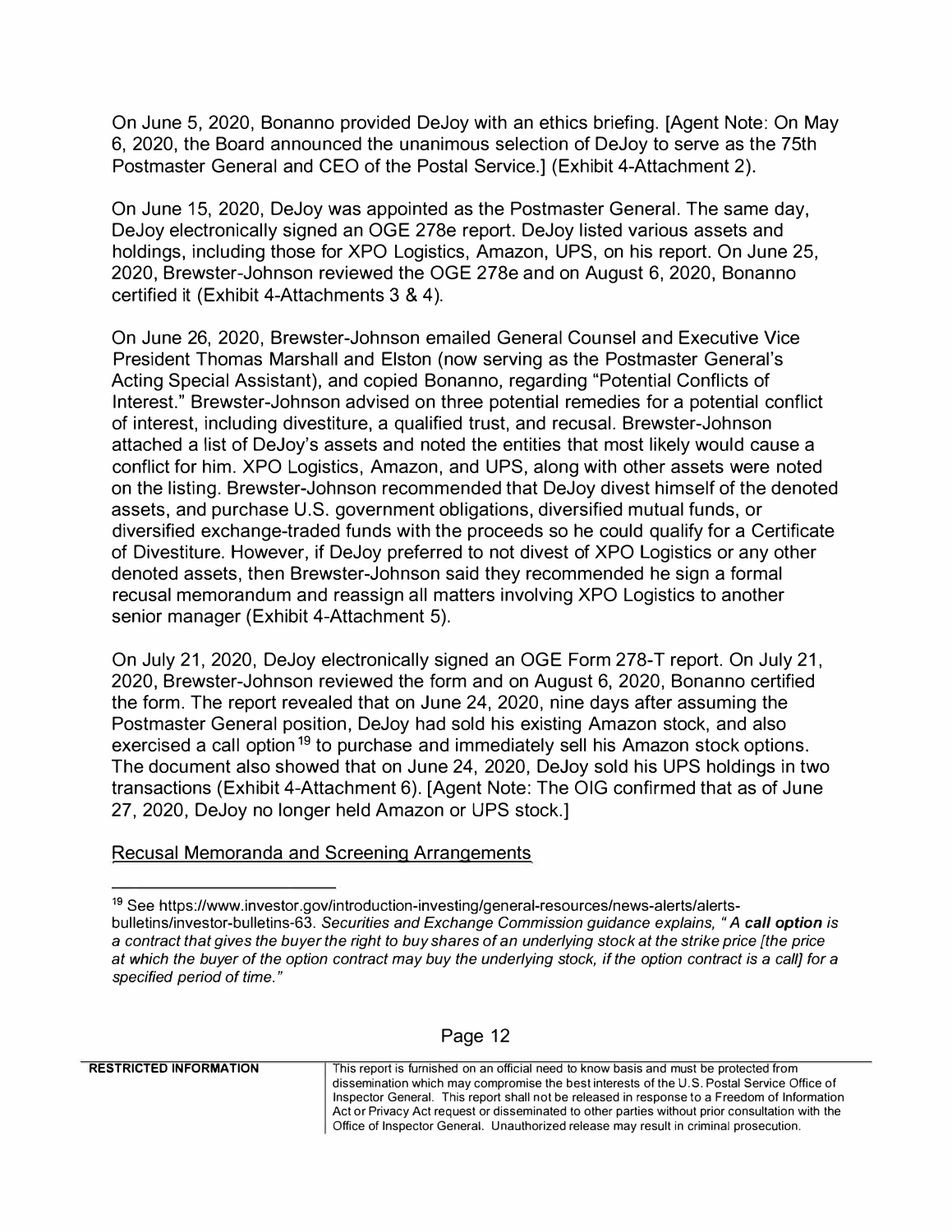Based on guidance received from Ethics, DeJoy wrote two memoranda to the Board and Ethics committing to recuse himself from participation in certain matters in which he may have a financial interest, to include XPO Logistics. Further, DeJoy established screening arrangements to ensure compliance with the commitment.

By memorandum dated July 21, 2020, DeJoy provided a list of companies in which he held a financial interest worth more than \$15,000 and he disqualified himself from participating personally or substantially in any particular matter that would have a direct and predictable effect on the financial interests related to XPO Logistics, AT&T Inc., Capital One Financial Corp, CVS Health Corp, Discover Financial Services, Dominion Energy Inc., Honeywell International Inc., IBM, Lockheed Martin, Regions Financial, Travelers Companies, United Health Group, and Verizon Communications. DeJoy indicated that Heather Clarke (Chief of Staff to the Postmaster General) and Elston would screen all matters involving the companies and would forward all such matters to the Postal Service's CEO and Executive Vice President David Williams (Exhibit 4- Attachment 7).

In a memorandum dated August 3, 2020, DeJoy notified Ethics he held a financial interest worth more than \$15,000 in JPMorgan Chase and he disqualified himself from participating personally or substantially in any particular matter that would have a direct and predictable effect on the financial interests of that company. DeJoy indicated that Clarke and Elston were instructed to screen all matters involving JP Morgan Chase and forward all such matters to Williams (Exhibit 4-Attachment 8).

### **Divestiture**

On August 12, 2020, Bonanno indicated in an internal email that DeJoy wanted to move forward with divestiture. In a memorandum dated August 13, 2020, DeJoy notified Ethics that he and the persons holding the property would divest all interest in all common stock and preferred securities (including preferred stock) in the entities listed in an accompanying attachment within 60 days of receipt of the Certificate of Divestiture. DeJoy wrote that he would not participate personally and substantially in any particular matter that to his knowledge would have a direct and predictable effect on the financial interests of the entity until he had divested it (Exhibit 4-Attachments 10 & 11).

On August 14, 2020, Bonanno submitted the Request for a Certificate of Divestiture form to the OGE. The form noted:

[t]he United States Postal Service has substantial contracts or agreements with the companies on the attached listing, such that the Postmaster General might be

| <b>RESTRICTED INFORMATION</b> | This report is furnished on an official need to know basis and must be protected from           |
|-------------------------------|-------------------------------------------------------------------------------------------------|
|                               | dissemination which may compromise the best interests of the U.S. Postal Service Office of      |
|                               | Inspector General. This report shall not be released in response to a Freedom of Information    |
|                               | Act or Privacy Act request or disseminated to other parties without prior consultation with the |
|                               | Office of Inspector General. Unauthorized release may result in criminal prosecution.           |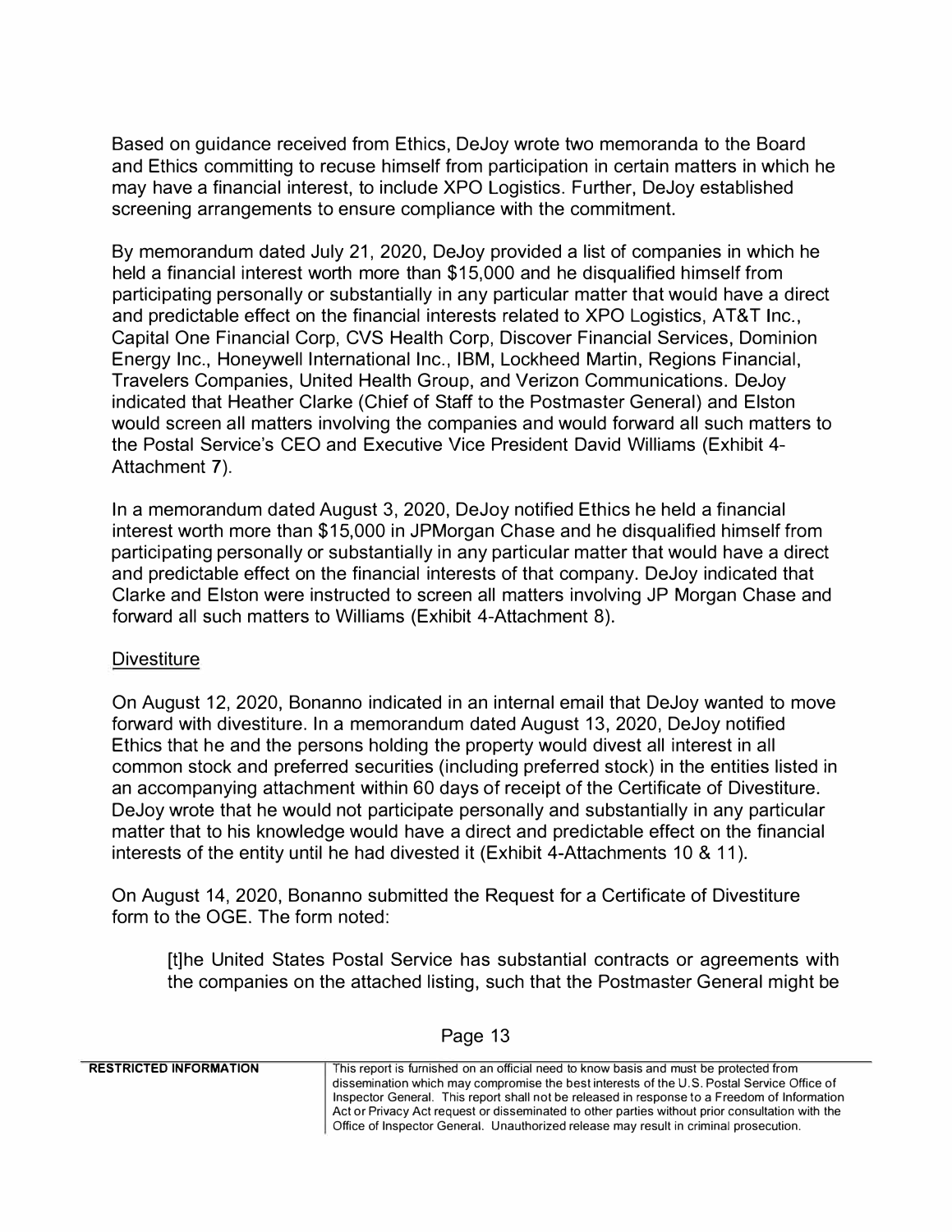required to provide guidance or approval on matters involving these companies. With the understanding that DeJoy would have a conflict of interest if he were to participate personally and substantially in a matter that would have a direct and predictable effect on the financial interests of any of his assets that exceed the \$15,000 de minimus threshold, the Ethics Office determined that the companies on the attached listing are those most likely to cause a conflict for DeJoy. As such, the Ethics Office has asked DeJoy to divest of these assets.

Further, the form noted the date that DeJoy was notified of the requirement to divest first applied on July 21, 2020. XPO Logistics holdings were included in the list of companies (Exhibit 4-Attachment 12).

#### OIG Investigative Reviews and Interviews

On August 18, 2020, SID spoke with Bonanno and Brewster-Johnson. Bonanno and Brewster-Johnson stated they worked with Elston to address ethics questions that DeJoy had before his acceptance of the position. Brewster-Johnson told SID there was no time limit for resolving conflicts of interest; it was an on-going process. Bonanno stated that DeJoy exercised his Amazon stock options to sell all his holdings and planned to recuse himself regarding the XPO Logistics stocks. According to Ethics, DeJoy was anticipating that his spouse would be confirmed for an ambassadorship and he would need to divest most of his holdings. While waiting on his spouse's confirmation process, Ethics said DeJoy decided to sell a portion of his stocks sooner, instead of waiting, due to the current events. The sold stocks included Amazon and UPS. Bonanno stated there were no ethics policies or regulations prohibiting DeJoy from owning competitors' stock (Exhibit 5).

On August 24, 2020, DeJoy and Board Chairman Robert Duncan testified before the House Committee on Oversight and Reform. DeJoy was questioned about the alleged conflicts of interest, and he stated that he was in "full compliance" with all ethical requirements. DeJoy stated he held a "significant investment" in XPO Logistics which he vetted with Ethics. DeJoy testified he was given specific guidelines he must adhere to and said it was a small part of the Postal Service business. DeJoy said he complied with all ethical requirements and he denied having any meetings with XPO Logistics since he became the Postmaster General. Regarding his Amazon interests, DeJoy stated he was told that he needed to either recuse himself from reviewing several contracts or sell his Amazon stock. DeJoy said he owned Amazon stock and he called his broker at Morgan Stanley and told the broker to sell the stock. DeJoy said he bought covered calls back at a loss. DeJoy said that was the process he went through to get out of the stock, he had to "unwind the covered calls." DeJoy said he paid more money for the calls than he sold them for (Exhibit 6).

| Page 14 |  |  |
|---------|--|--|
|---------|--|--|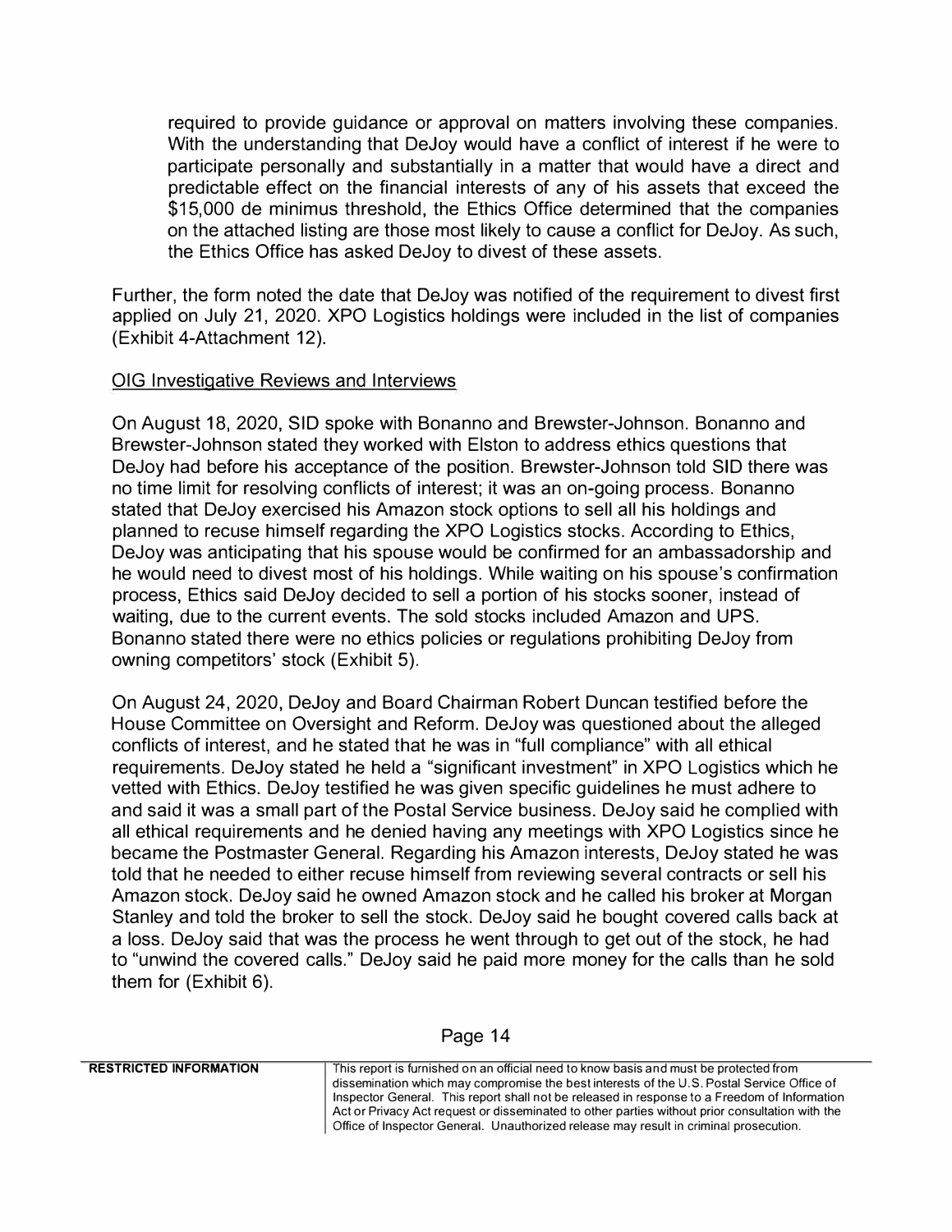As a presidential nominee, Dr. Wos had also submitted an OGE 278e in October 2019. On August 30, 2020. SID obtained the OGE 278e completed by DeJoy's wife. Dr. Wos. �b)(6); (b)(7)(C)

On September 2, 2020, DeJoy voluntarily consented to and authorized release of financial statements to the OIG from three of his investment firms:  $\frac{(b)(6)}{(b)(6)}$ ;  $\frac{(b)(7)}{(C)}$  ICD,  $\frac{(b)(7)}{(C)}$  ICD,  $\frac{(c)}{(D)(6)}$ ;  $\frac{(b)(7)}{(C)}$  ICD,  $\frac{(c)}{(D)(6)}$ ;  $\frac{(c)}{(D)(6)}$ ;  $\frac{(c)}{(D)(6)}$ ;  $\frac{(c)}{(D)(6)}$ ;  $\frac{(d)}{(D)(6)}$ ; (b)(6); (b)(7)(C) Morgan Stanley, and <sup>(b)(6); (b)(7)(C) LLC. [Agent Note: For</sup> privacy concerns, these documents are not included in this report.]

On September 17, 2020, September 21, 2020, and September 24, 2020, SID spoke with  $\frac{p(x)}{p(x)}$ ; (b)(7)(c) provided documentation from eight accounts associated with the Louis DeJoy Family Partnership LLC, Louis DeJoy Revocable Trust, and Sandy Point Investments, LLC.<sup>[b](6)</sup>; thought DeJoy called a <sup>(b)(6); (b)(7)(c)</sup> **broker on June 24, 2020, to place stock** restrictions on Amazon, UPS, and FedEx.  $\frac{[D, (6)]}{[D, (9)]}\$  advised that no Amazon stocks were listed toward the end of the June statement for the account ending in  $\frac{[D(G)]}{[D(G)]}$  (Bates #277). This meant that after the sale of DeJoy's Amazon shares, DeJoy no longer held Amazon stock in that account.<sup>[0] (6)</sup> said that DeJoy bought back a call on Amazon to get rid of that call (Bates #286). , **i** isaid that DeJoy bought back a call on<br>**b**<sup>(6),</sup> said the stock restrictions were in discretionary accounts, meaning the broker could make choices on investments without first seeking DeJoy's approval.

SID was informed the Family Foundation had approximately 12 additional accounts with  $\frac{1}{\left|D(6), (b)\right|}/\left|D(7), (c)\right|$ Cone of the accounts (ending in  $(6)(6)$ ) was non-discretionary, meaning DeJoy must approve all purchases before they were made.  $(b)(6)$ said DeJoy had signature authority over the accounts and DeJoy told  $\frac{[b](6)}{[b](2)(c)}$  he did not receive an economic benefit from the Family Foundation. SID, in consultation with the OIG's Office of General Counsel, determined that DeJoy's investment authority in the <sup>(b)(6)</sup>; (b)(7)(C) bi6); non-discretionary account created a potential conflict if not remedied. Because this was a non-discretionary account over which DeJoy had investment authority, DeJoy would not have been able to claim the exemption for non-profit organizations, 5 C.F.R. § 2640.202(e). [Agent Note: The non-discretionary account contained stock in XPO Logistics.] (Exhibits 8 to 10).

#### Page 15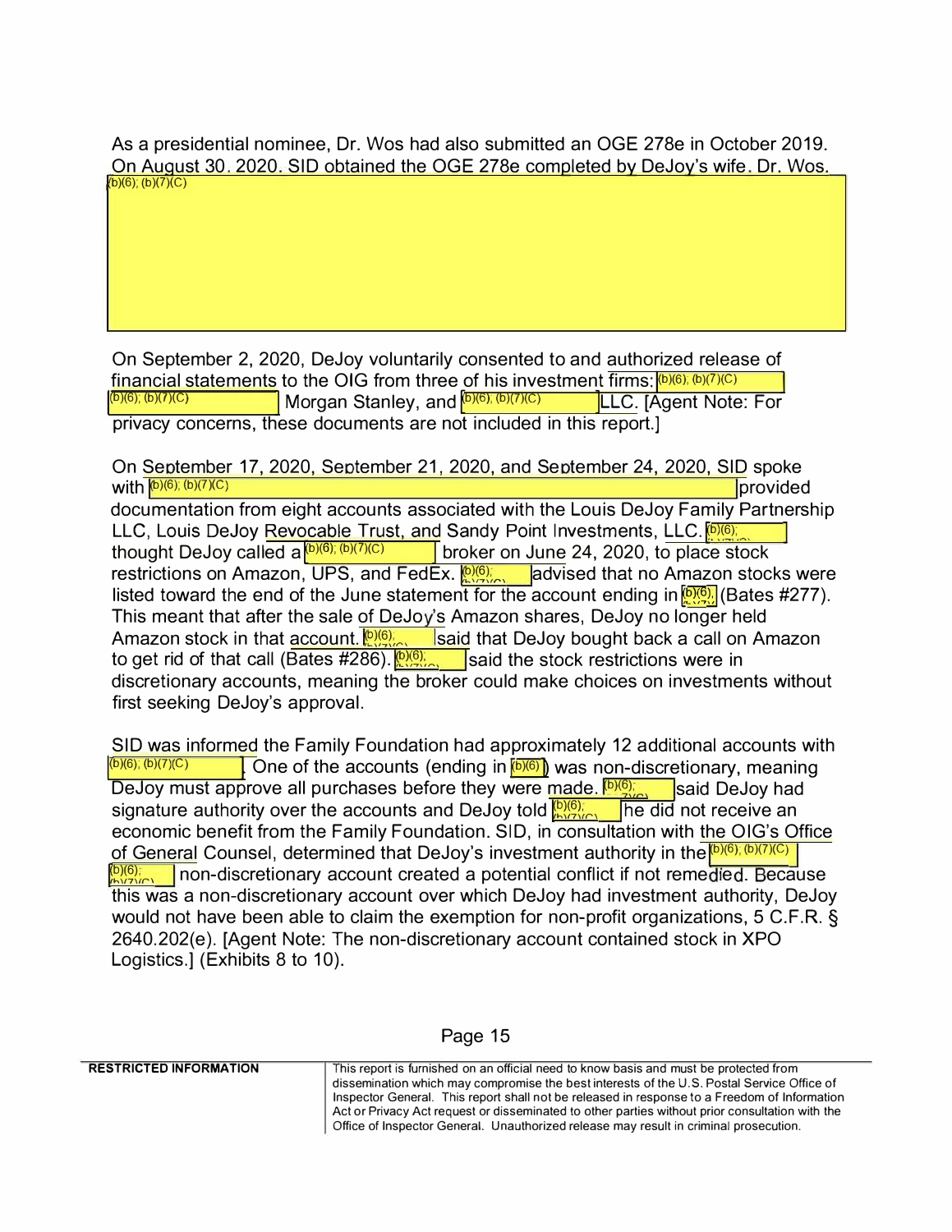On <mark>September 18,</mark> 2020, SID spoke with <mark>(6)(6), (6)(7</mark> land Financial

Advisor (b)(6); (b)(7)(C) and Senior Vice President (b)(6); (b)(7)(C)<br>(b)(6); SID was informed that on September 2, 2014. **SID** was informed that on September 2, 2014, DeJoy sold his New Bridge Logistics stocks and there were no remaining equities.  $\left[\frac{\mathbf{b}}{\mathbf{c}}\right]$  said the accounts were comprised of fixed income instruments and **DIONS THE 10 authority to buy stocks on** DeJoy's behalf. <mark>DIO), s</mark>tated Clarke (DeJoy's assistant) contacted<mark>l@@, , around the</mark> time when DeJoy was announced as the Postmaster General. Clarke asked  $\frac{10}{2}$ , to block the purchase of any stocks in the transportation and logistics sector in DeJoy's  $\frac{|\mathbf{D}|(\mathbf{G})|}{|\mathbf{G}|}$ , held accounts for LBJ Global Strategies, LLC, Louis DeJoy Family Partnership LLC, and Louis DeJoy Revocable Trust. One additional Family Foundation account was identified as non-discretionary, but  $\sqrt{\Omega(\Omega)}$ , reported it held no securities and consisted of treasury bills and money market investments (Exhibit 11 ).

On September 18, 2020, SID spoke with <mark>(b)(6); (b)(7)(C)</mark><br>(b)(6); (b)(7)(C)  $\frac{\left| \text{Said that} \right|^{(b)(6); (b)(7)(C)}}{\left| \text{made all} \right|}$ investment decisions for DeJoy's accounts. DeJoy did not know which companies  $\frac{[b](6)}{[b](6)}$ ;  $(b)(7)(C)$  invested with until he received account statements or quarterly reports. The investigation found DeJoy had a small investment and owned less than 1% of the funds. The funds are comprised of global private equity investments (Exhibit 12).  $LLC$  $(b)(6)$ ;  $(b)(7)(C)$ 

On September 24, 2020, SID spoke with Clarke who said she contacted **big around** May or June 2020, before DeJoy became the Postmaster General. Clarke told  $\frac{|\Phi\rangle(\theta)}{|\Phi\rangle(\theta)}$  to be mindful not to purchase stocks in the transportation and logistics sector. DeJoy called and spoke with  $(b)(6)$ ;  $(b)(7)(C)$  and  $C$  around June 2020, after he became the Postmaster General. DeJoy gave specific direction to  $(6)(6)$ ; (b)(7)(C) it only to not buy any stock for Amazon, UPS, or FedEx. Clarke said that DeJoy provided his recusal memorandum dated July 21, 2020, that was written to Postal Service Ethics, to<br>(b)(6), (b)(7)(C) [in July 2020] The memorandum related to 13 companies and De Joy (b)(6); (b)(7)(C) in July 2020. The memorandum related to 13 companies and DeJoy<br>told <sup>(b)(6); (b)(7)(C) in the buview any more stock for those specific companies. Clarke</sup> not to buy any more stock for those specific companies. Clarke was asked about the Family Foundation and she acknowledged involvement with it, but she said the Family Foundation's assets did not have to be reported per Ethics' guidance. Clarke advised that she did not help complete DeJoy's OGE 278e or 278-T forms. Clarke was asked about the status of the Request for Certificate of Divestiture with OGE. Clarke said that Brewster-Johnson called DeJoy with questions about it and they have been working to resolve issues with her (Exhibit 13).

On September 24, 2020, SID spoke with Bonanno about the Family Foundation account holdings. Bonanno said she advised DeJoy he did not need to report or disclose the account holdings for the Family Foundation accounts because it was a non-profit foundation and  $\frac{[D(G), (D)](C)}{C}$  controlled or directed the investments instead of l controlled or directed the investments instead of DeJoy. Bonanno gave DeJoy this advice when he completed his OGE 278e and again within

#### Page 16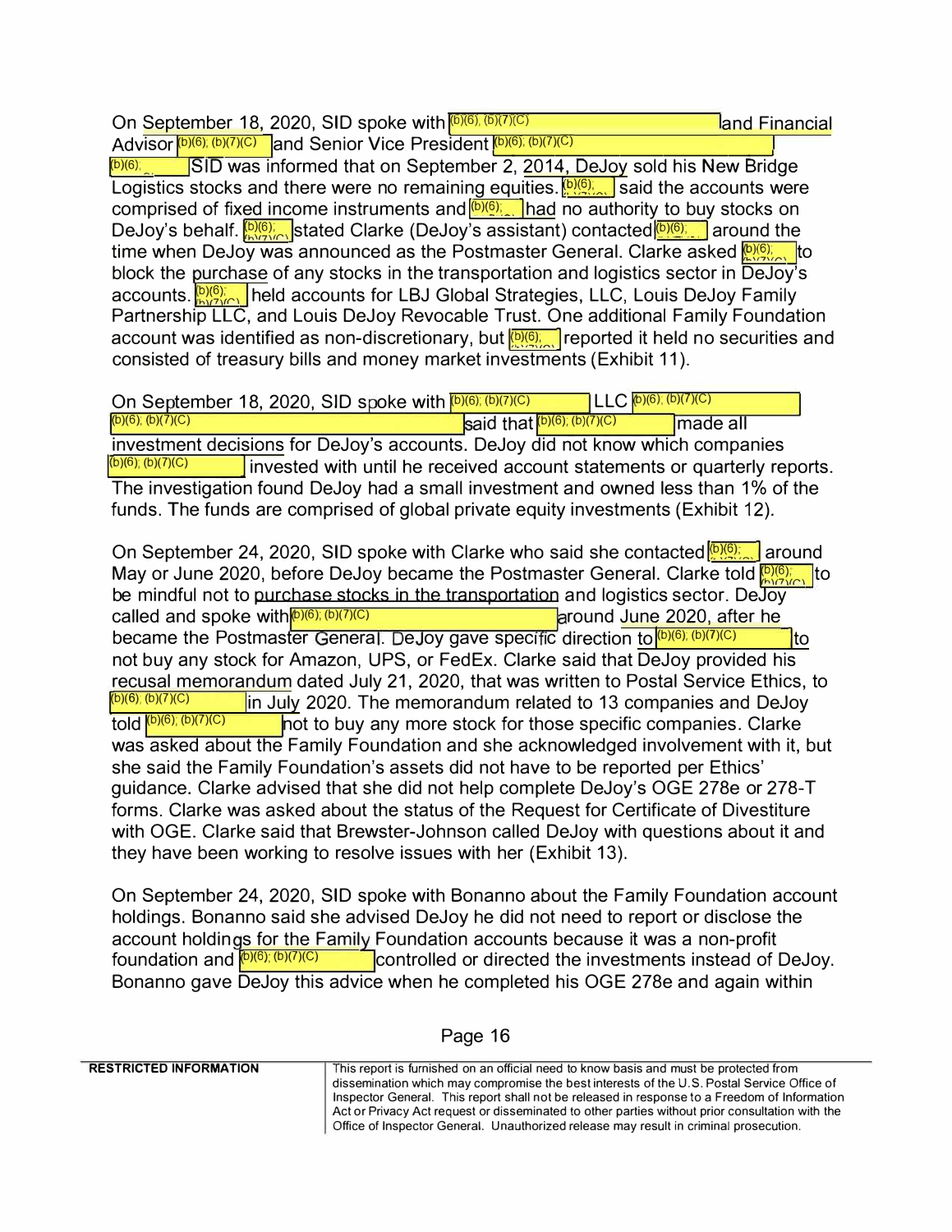the last week when this issue resurfaced. SID advised Bonanno it learned that there was one non-discretionary account (ending in $\binom{[0](0)}{[1]}$ . Bonanno indicated she would follow-up with DeJoy (Exhibit 14).

On October 7, 2020, the OIG analyzed information obtained from DeJoy's brokerage firms and found that DeJoy appeared to be following the guidance given by Ethics (Exhibit 15).

On October 8, 2020, Bonanno issued an ethics guidance memorandum to DeJoy about whether an employee who relinquished the ability to make investment decisions for a nonprofit organization would qualify for the regulatory exemption (5 C.F.R. § 2640.202(e)) to the financial conflicts of interest statute (18 U.S.C. § 208). Bonanno advised the answer was yes. In the analysis, Bonanno outlined the five elements for the exemption to apply. Bonanno noted that DeJoy would satisfy the fourth element of the exemption going forward if he played no role in making investment decisions for the Family Foundation. Further, if DeJoy relinquished the ability to make decisions for a non-discretionary account, then the Family Foundation's financial interests would meet the fourth element. Bonanno advised DeJoy that the OGE requested a letter from DeJoy and the Family Foundation confirming that all elements of the exemption were satisfied. Bonanno provided a draft letter for DeJoy to sign. [Agent Note: Ethics is responsible for ensuring receipt of the signed letter from DeJoy.] (Exhibit 16).

Bonanno advised SID that the OGE would be willing to issue a Certificate of Divestiture for DeJoy's XPO Logistics stocks, while the other outstanding issues were still being resolved with the remaining assets on the Certificate of Divestiture. She said OGE also  $(b)(5)$ ;  $(b)(7)(C)$ 

(b)(5); (b)(7)(C)  $|E \rangle$  (b)(5); (b)(7)(C)

On October 9, 2020, and October 14, 2020, the OGE issued two Certificates of Divestiture to DeJoy for various holdings, to include: XPO Logistics, AT&T Inc., Capital One Financial, CVS Health, Discover Financial Services, Dominion Energy Inc., Honeywell International Inc., IBM Corporation, JP Morgan Chase & Company, Lockheed Martin Corporation, Microsoft, Regions Financial Corporation, Verizon Communications, Clearfork Capital LLC, and Exchange Place, Goldmann Sachs. [Agent Note: The OGE Certificates did not include XPO Logistics assets held by the Family Foundation accounts.] (Exhibit 17).

On October 20, 2020, and October 21, 2020, **(b) (6)**; **Informed SID that the Family** Foundation held 12 accounts with  $\frac{D(\widehat{G})}{D(\widehat{G})}$  $\frac{(7)(C)}{(D)(C)}$  On October 15, 2020,  $\frac{(b)(6)(b)(7)(C)}{(D)(7)(C)}$  $\frac{b}{b}$ <sup>i $\frac{b}{c}$ </sup>  $\frac{c}{c}$  provided the bank statements and trade confirmations related to the accounts.

#### Page 17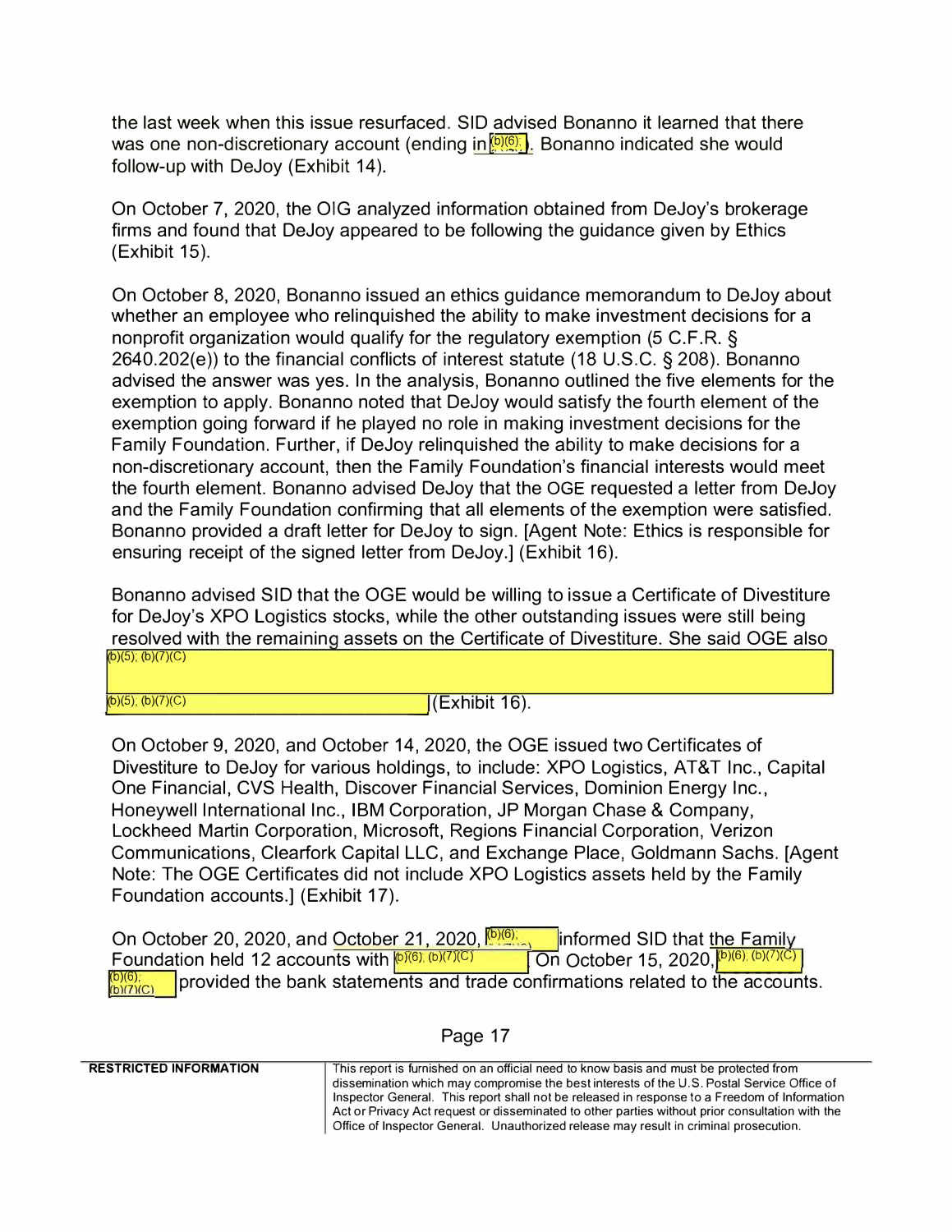Ten (10) accounts were discretionary, meaning  $\sqrt{\frac{(b)(6)}{(b)(7)(C)}}$  held the investment decisions for them and did not require DeJoy's approval. One discretionary account (ending in  $\frac{b}{2}$ ) held a small percentage of XPO shares that  $\frac{b}{2}$ , I said were bought in late 2018 by a  $\frac{b)(6)}{b}$ ;  $\frac{b}{c}$ ,  $\frac{c}{c}$  manager. No instruction was given by DeJoy to buy the XPO shares.  $(b)(6)$ ,  $(b)(7)(C)$ also provided documents related to the one account the Art of shares. **Franchistral and provided documents** related to the one account (ending in (ending in another account (ending in **p<sub>/0</sub>**) was also identified as non-discretionary, but SID was informed the account never held any assets and was dormant (Exhibit 18).

On October 28, 2020, SID spoke with the Bonanno and Brewster-Johnson. Bonanno said she initially spoke with Elston about the Family Foundation, not DeJoy. DeJoy had general questions about limitations related to the Family Foundation and Bonanno researched and found that it was a tax-exempt organization. Bonanno opined that if DeJoy held no investment decision in Family Foundation's portfolio, then he did not need to report or disclose the Family Foundation assets. Brewster-Johnson said they were always under the impression that DeJoy held no investment control over the Family Foundation, and Brewster-Johnson opined that the Family Foundation met the exemption from reporting (Exhibit 19).

Bonanno first learned that DeJoy had investment control for the Family Foundation's (b)(6); (b)(7)(C) account (ending in **D)(6);** during a discussion with SID. Bonanno determined the *p.***...** account was subject to a conflict of interest analysis. After the analysis, DeJoy decided to have  $\frac{p_0(p)}{p_0(p)}$  (b)(7)(C) analysis, be account analysis, DeJoy decided to have (b)(6); (b)(7)(C) ending in  $\frac{[D \setminus (6)]}{[D \setminus (6)]}$  to be discretionary. (Exhibit 19).

When asked if they considered the appearance issues with the Family Foundation maintaining XPO stock, even under the exemption status, Bonanno said the appearance topic was discussed in the annual ethics training with DeJoy. (Exhibit 19).

On November 2, 2020, SID obtained email correspondence between Ethics and the OGE. The information showed that on October 8, 2020, (b)(5); (b)(7)(C)

| (b)(5), (b)(7)(C) | OUL. THE INIUMIRATURE SHOWED MICH UP OCTODER U, ZUZU,                        |  |
|-------------------|------------------------------------------------------------------------------|--|
| (b)(5); (b)(7)(C) | $OGE's \frac{\binom{b}{b}\binom{6}{b}}{\binom{b}{b}\binom{7}{b}}$<br>wrote:, |  |
| (b)(5); (b)(7)(C) |                                                                              |  |
|                   |                                                                              |  |
|                   |                                                                              |  |
|                   |                                                                              |  |
|                   |                                                                              |  |
| (b)(5); (b)(7)(C) | $\sqrt{\text{[Exhibit 20]}}$                                                 |  |

#### Page 18

**RESTRICTED INFORMATION**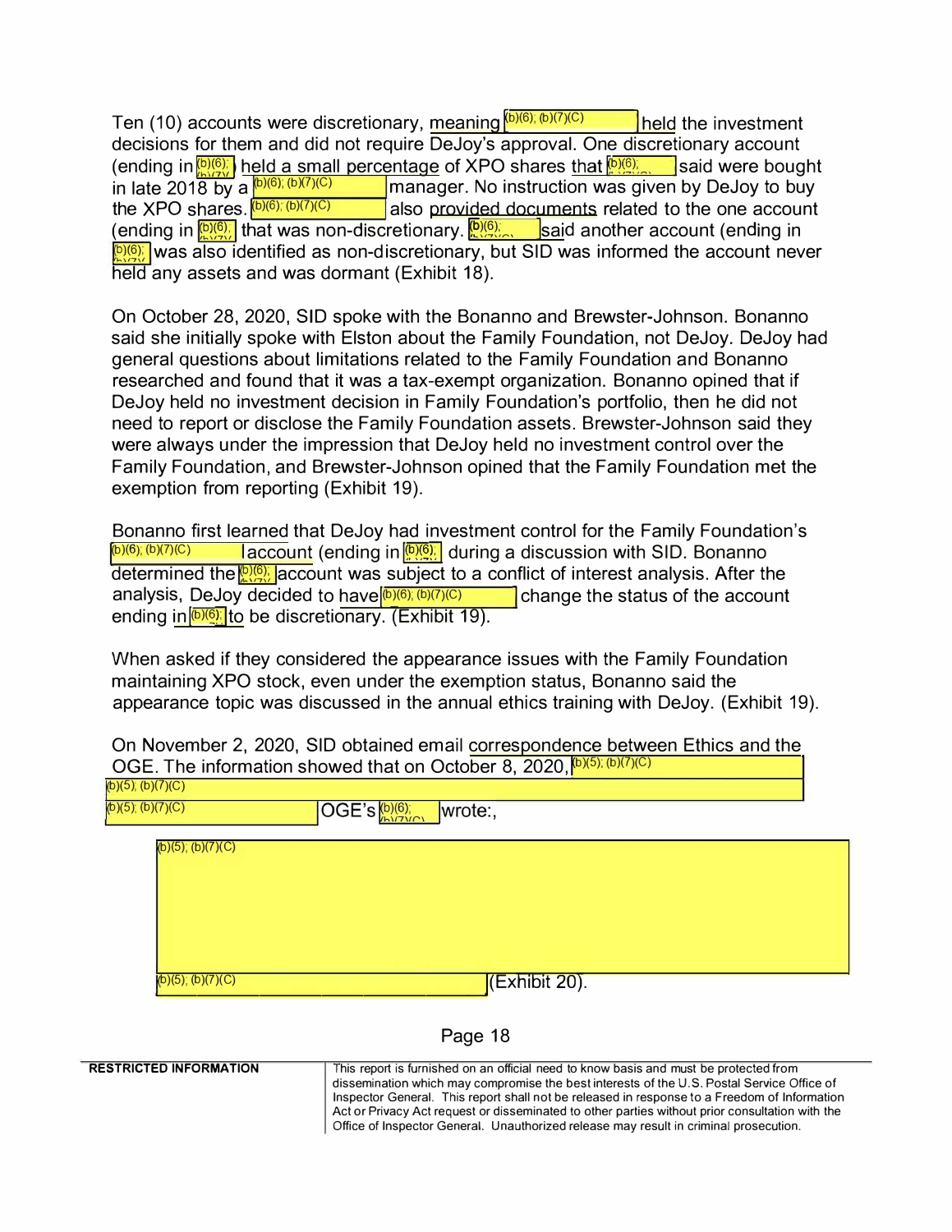On November 2, 2020, November 3, 2020, and November 19, 2020, Ethics informed SID that once the ethics letter concerning the Family Foundation was signed by DeJoy, the Family Foundation's investments would be subject to the non-profit organization exemption. DeJoy was expected to sign the letter once the Family Foundation accounts were managed by a third party. DeJoy advised Ethics that he would relinquish control over all non-discretionary Family Foundation accounts and those accounts would be discretionary moving forward. These actions would be necessary for the exemption to apply (Exhibits 21 to 23).

DeJoy's signature on the ethics letter regarding the Family Foundation and the hiring of a financial manager for the Family Foundation account(s) are pending. Once these steps are completed, DeJoy should be in compliance with federal ethics regulations.

The Certificates of Divestiture issued to DeJoy remain in effect for 60 days from date of issuance, and are valid through December 9, 2020, and December 15, 2020. Verification of DeJoy's divestiture is Ethics' responsibility.

In summary, the investigation determined that DeJoy appeared to be following guidance and advice given by Ethics to comply with the financial disclosure rules. The OIG found DeJoy provided notifications of recusal, set up screening arrangements, and requested divestiture of certain assets and holdings likely to cause a conflict for him while serving as the Postmaster General.

This report is being referred to the Board as information only.

## **V. EXHIBITS**

- 1. Congressional Letter, dated August 7, 2020
- 2. Memorandum of Activity, Official Personnel Folder Information, dated September 9, 2020
- 3. Memorandum of Activity, Initial Questions, dated November 10, 2020
- 4. Memorandum of Activity, Information from Postal Service Ethics, dated August 26,2020
- 5. Memorandum of Interview, Postal Service Ethics Officials, dated August 26, 2020 (redacted)
- 6. Memorandum of Activity, Congressional Testimony, dated September 2, 2020
- 7. Memorandum of Activity, Dr. Wos' OGE Information, dated August 31, 2020
- 8. Memorandum of Activity,  $\frac{\left(5\right)\left(6\right)\left(7\right)\left(1\right)}{2\left(1\right)\left(1\right)}$ dated September 17, 2020

| <b>RESTRICTED INFORMATION</b> | This report is furnished on an official need to know basis and must be protected from           |
|-------------------------------|-------------------------------------------------------------------------------------------------|
|                               | dissemination which may compromise the best interests of the U.S. Postal Service Office of      |
|                               | Inspector General. This report shall not be released in response to a Freedom of Information    |
|                               | Act or Privacy Act request or disseminated to other parties without prior consultation with the |
|                               | Office of Inspector General. Unauthorized release may result in criminal prosecution.           |